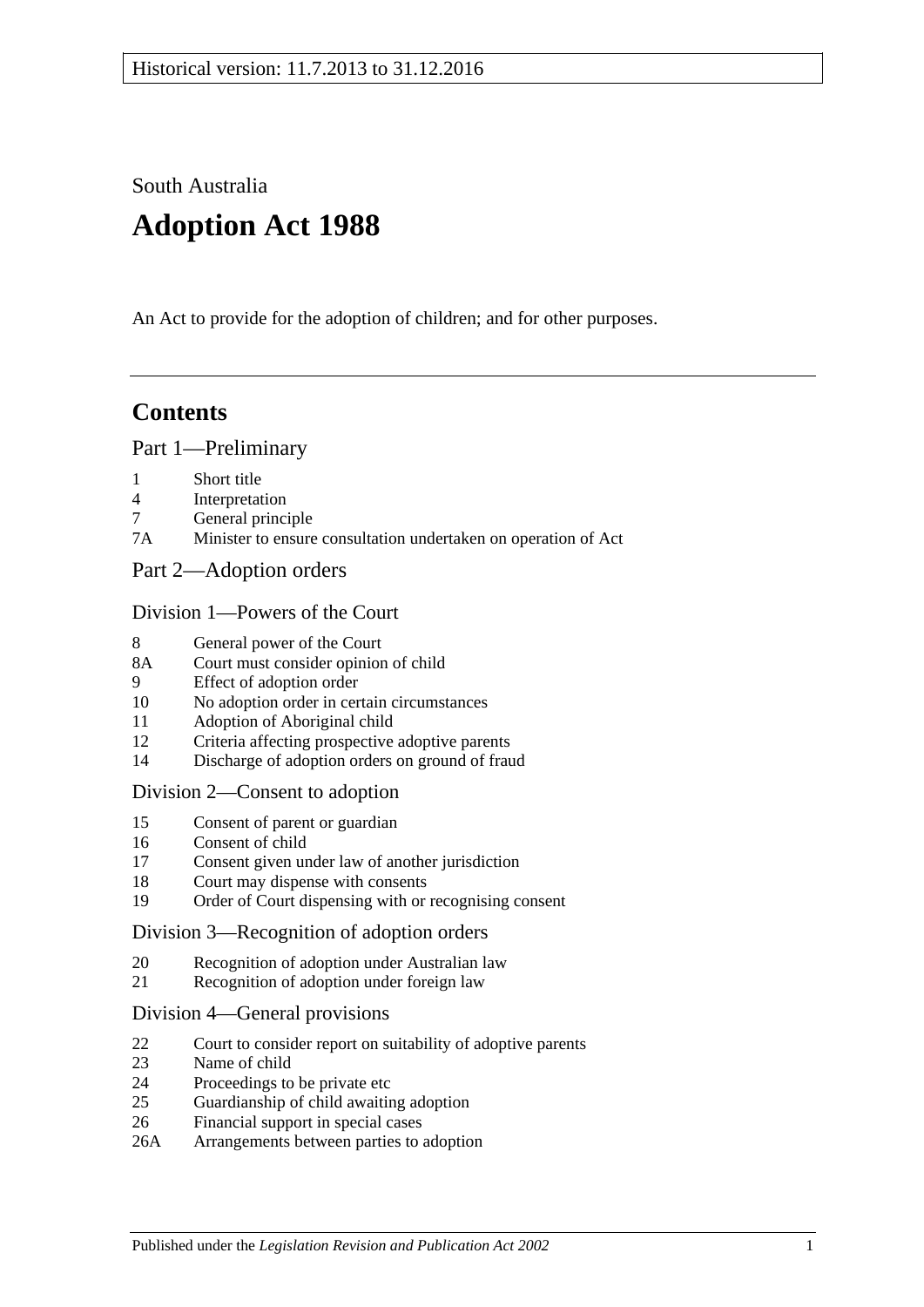# [Part 2A—Open adoptions](#page-11-0)

- 27 [Right to obtain information once adopted person turns 18](#page-11-1)
- 27A [Information may be provided earlier, in the Chief Executive's discretion](#page-12-0)
- 27B [Limitation of right to obtain information where adoption occurred before commencement](#page-12-1)  [of Act](#page-12-1)
- 27C [Interviews](#page-13-0)
- 27D [Minister's power to authorise disclosure](#page-13-1)
- 27E [Requirement for consent is waived on death](#page-13-2)

### [Part 3—Miscellaneous](#page-13-3)

- 28 [Certain agreements illegal](#page-13-4)
- 29 [Negotiations for adoption](#page-13-5)
- 30 [Enticing child away](#page-14-0)
- 31 [Publication of names etc of persons involved in proceedings](#page-14-1)
- 32 [Publication of certain material related to adoption](#page-15-0)
- 33 [False or misleading statements](#page-15-1)
- 34 [Impersonation](#page-15-2)
- 35 [Presenting forged consent](#page-15-3)
- 36 [Confidentiality](#page-15-4)
- 37 [Offences](#page-15-5)
- 38 [Age](#page-16-0)
- 39 [Intervention in proceedings](#page-16-1)
- 40 [Costs](#page-16-2)
- 41 [Registration](#page-16-3)
- 42 [Regulations](#page-17-0)

[Legislative history](#page-19-0)

# <span id="page-1-0"></span>**The Parliament of South Australia enacts as follows:**

# **Part 1—Preliminary**

### <span id="page-1-1"></span>**1—Short title**

This Act may be cited as the *Adoption Act 1988*.

### <span id="page-1-2"></span>**4—Interpretation**

(1) In this Act, unless the contrary intention appears—

*adoptive parent*, of a child, means a person who has adopted the child in accordance with the provisions of this Act or who is recognised under this Act as having adopted the child;

*Australian law* means a law of the Commonwealth or of a State or Territory of the Commonwealth;

*birth parent*, of a child, means—

- (a) the woman who gave birth to the child; or
- (b) the man who—
	- (i) acknowledges paternity of the child; or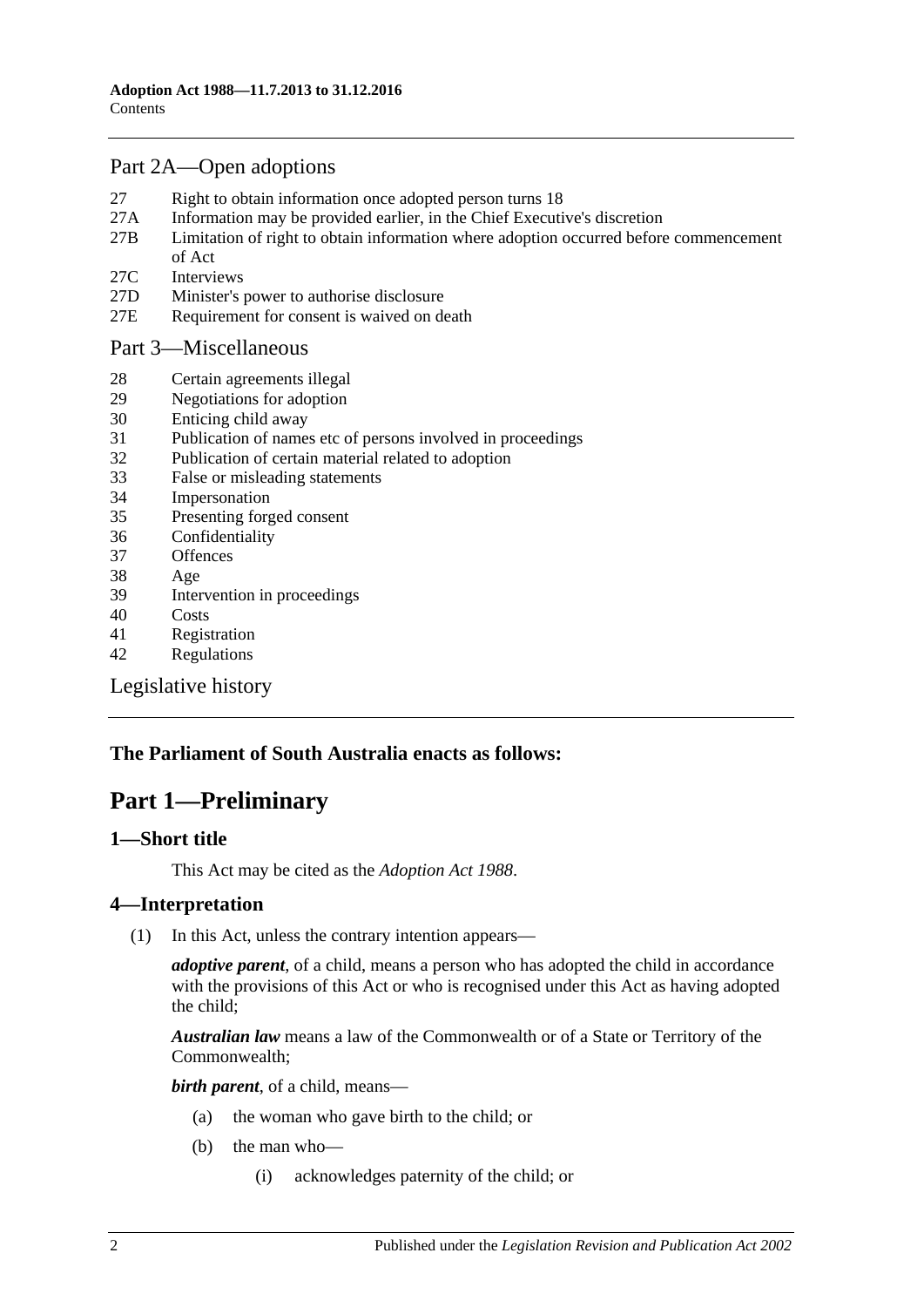(ii) where paternity has not been acknowledged by anyone or is in dispute—has been found to be the father by a court (whether of this or any other jurisdiction) or has been adjudged to be the father under the *[Family Relationships Act](http://www.legislation.sa.gov.au/index.aspx?action=legref&type=act&legtitle=Family%20Relationships%20Act%201975) 1975* or any corresponding law of another jurisdiction;

*Chief Executive* means the chief executive of the administrative unit of the Public Service that is, under the Minister, responsible for the administration of this Act;

*child* means a person who has not attained the age of 18 years;

*child born outside lawful marriage* includes a child born to a lawfully married woman of which her husband is not the father;

*the Convention* means the *Hague Convention on Protection of Children and Cooperation in respect of Intercountry Adoption* done at The Hague on 29 May 1993;

*Convention country* means a country outside Australia in respect of which the Convention has entered into force, but does not include any country in respect of which Australia has raised an objection in accordance with Article 44 of the Convention;

*the Court* means the *Youth Court of South Australia*;

*Family Law Act 1975* means the *Family Law Act 1975* (Cwth), as amended from time to time;

*guardian*, of a child, means a person (other than the Chief Executive) who is the legal guardian of the child or has the legal custody of the child or any other person who stands *in loco parentis* to the child and has done so for a significant length of time;

*marriage relationship* means the relationship between two persons cohabiting as husband and wife or *de facto* husband and wife;

*relative*, of a person, means a grandparent, brother, sister, uncle or aunt of the person, whether the relationship is of the whole blood or half blood or by affinity.

- (1a) For the purposes of this Act, the Court must be constituted of a Judge, or a magistrate and special justice.
- (1b) If the Court is constituted of a magistrate and special justice—
	- (a) questions of law or procedure will be determined by the magistrate; and
	- (b) other questions will be decided by agreement unless no agreement can be reached, in which case, the decision of the magistrate will be the decision of the Court.
- (2) For the purposes of this Act, a person will be regarded as an Aboriginal if—
	- (a) the person is descended from an Aboriginal or Torres Strait Islander; and
	- (b) the person regards himself or herself as an Aboriginal or Torres Strait Islander or, if the person is a young child, at least one of the parents regards the child as an Aboriginal or Torres Strait Islander; and
	- (c) the person is accepted as an Aboriginal or Torres Strait Islander by an Aboriginal or Torres Strait Island community.
- (3) If a man and woman are married according to Aboriginal tradition, they will be regarded as husband and wife for the purposes of this Act.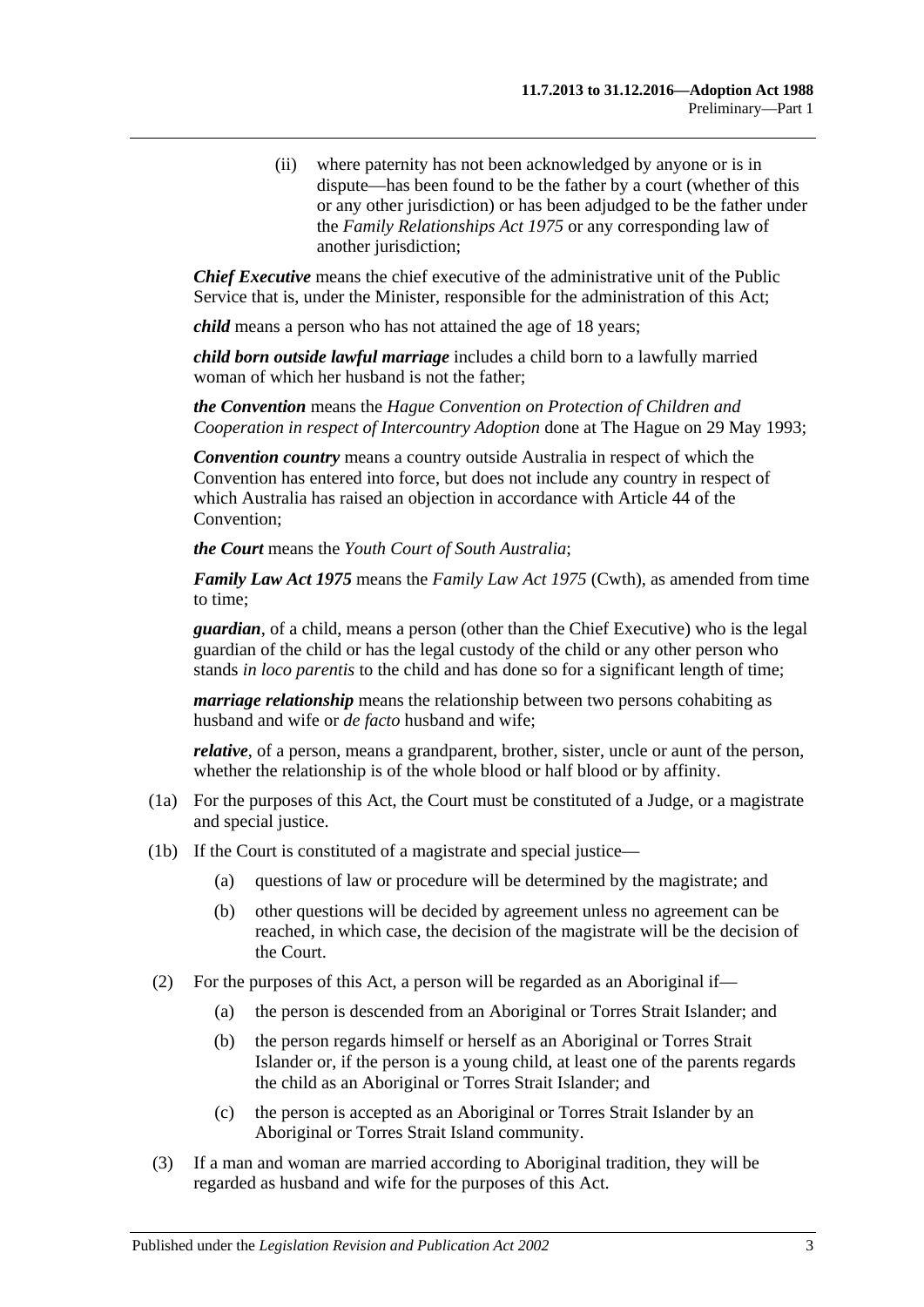- (4) A reference in this Act to publication in the news media is a reference to publication—
	- (a) by radio or television; or
	- (b) by newspaper or other periodical publication; or
	- (c) by public exhibition.

### <span id="page-3-0"></span>**7—General principle**

In all proceedings under this Act, the welfare of the child to whom the proceedings relate must be regarded as the paramount consideration.

### <span id="page-3-1"></span>**7A—Minister to ensure consultation undertaken on operation of Act**

The Minister must ensure that regular consultation is undertaken with representatives of organisations with a special interest in the adoption of children and any other interested persons in relation to the operation of this Act.

# <span id="page-3-2"></span>**Part 2—Adoption orders**

# <span id="page-3-3"></span>**Division 1—Powers of the Court**

### <span id="page-3-4"></span>**8—General power of the Court**

- (1) Subject to any law of the Commonwealth, the Court has power to make orders for the adoption of children.
- (2) The Court cannot make an order for adoption except—
	- (a) in relation to a child who is in the State; and
	- (b) in favour of a person or persons who are resident or domiciled in the State.
- (3) If in proceedings for an adoption order the necessary territorial nexus with the State is established as at the date of commencement of the proceedings or some other date following within 21 days of that date, it will be presumed that the nexus continues in the absence of proof to the contrary.

### <span id="page-3-5"></span>**8A—Court must consider opinion of child**

- (1) Before making an order for the adoption of a child of or over 5 years of age, the Court must interview the child to determine what the child's opinion is in relation to the proposed order (unless satisfied that the child is intellectually incapable of expressing an opinion).
- (2) An interview under this section must not be conducted in the presence of any party to the adoption.
- (3) In determining whether to make an order for adoption of a child the Court must take into account any opinion expressed by the child in an interview under this section.
- (4) The Court may determine the weight to be given to an opinion expressed by a child in an interview under this section, taking into account the age of the child and any other factors the Court considers relevant.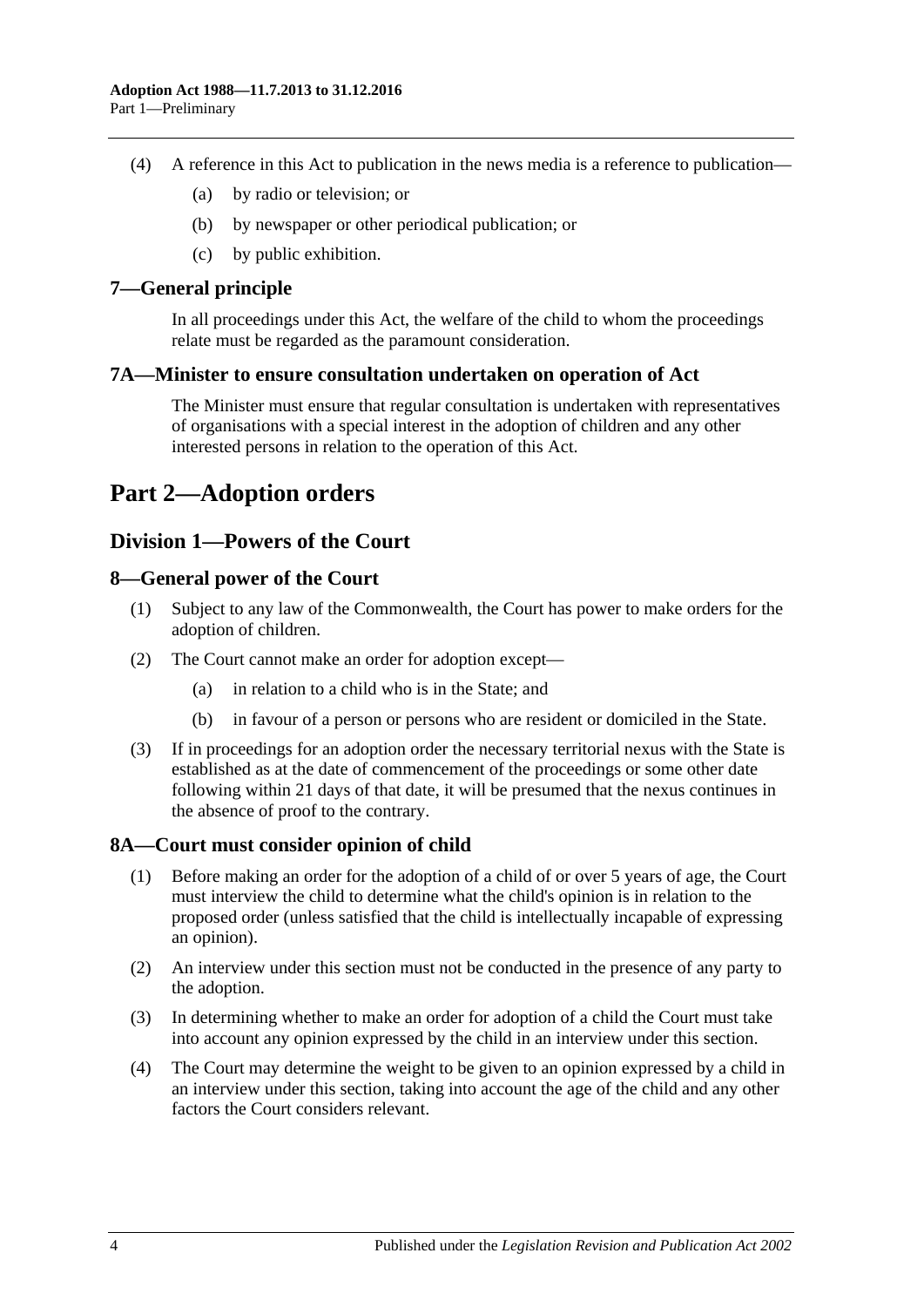## <span id="page-4-0"></span>**9—Effect of adoption order**

- (1) Subject to this section, where an adoption order is made, the adopted child becomes in contemplation of law the child of the adoptive parents and ceases to be the child of any previous birth or adoptive parents.
- (2) If an adoption order is made in favour of a person who is cohabiting with a birth or adoptive parent of the child in a marriage relationship, the relationship of that parent to the child is not affected by the order.
- (3) Where—
	- (a) one of the birth or adoptive parents of a child dies; and
	- (b) the surviving parent cohabits with another person in a marriage relationship; and
	- (c) the child is adopted by that other person,

the adoption does not exclude rights of inheritance from or through the deceased parent.

- (3a) The making of an adoption order in relation to a child does not affect any vested or contingent proprietary right acquired by the child before the making of the adoption order.
- (4) Where an order for the adoption of a child is made, any previous order for the adoption or guardianship of the child ceases to have effect.

### <span id="page-4-1"></span>**10—No adoption order in certain circumstances**

- (1) The Court will not make an adoption order in favour of—
	- (a) a person who is cohabiting with a birth or adoptive parent of the child in a marriage relationship; or
	- (b) a relative of the child, either solely or jointly with any other person,

unless satisfied that adoption is clearly preferable, in the interests of the child, to any alternative order that may be made under the laws of the State or the Commonwealth.

(2) The Court will not consider an application for adoption made by or on behalf of a person who is cohabiting with a birth or adoptive parent of the child in a marriage relationship unless the Family Court of Australia has given that person leave to proceed with the application for adoption under section 60G of the *Family Law Act 1975*.

# <span id="page-4-2"></span>**11—Adoption of Aboriginal child**

- (1) The Court will not make an order for the adoption of an Aboriginal child unless satisfied that adoption is clearly preferable, in the interests of the child, to any alternative order that may be made under the laws of the State or the Commonwealth.
- (2) Subject to [subsection](#page-5-4) (3), an order for the adoption of an Aboriginal child will not be made except in favour of a member of the child's Aboriginal community who has the correct relationship with the child in accordance with Aboriginal customary law or, if there is no such person seeking to adopt the child, some other Aboriginal person.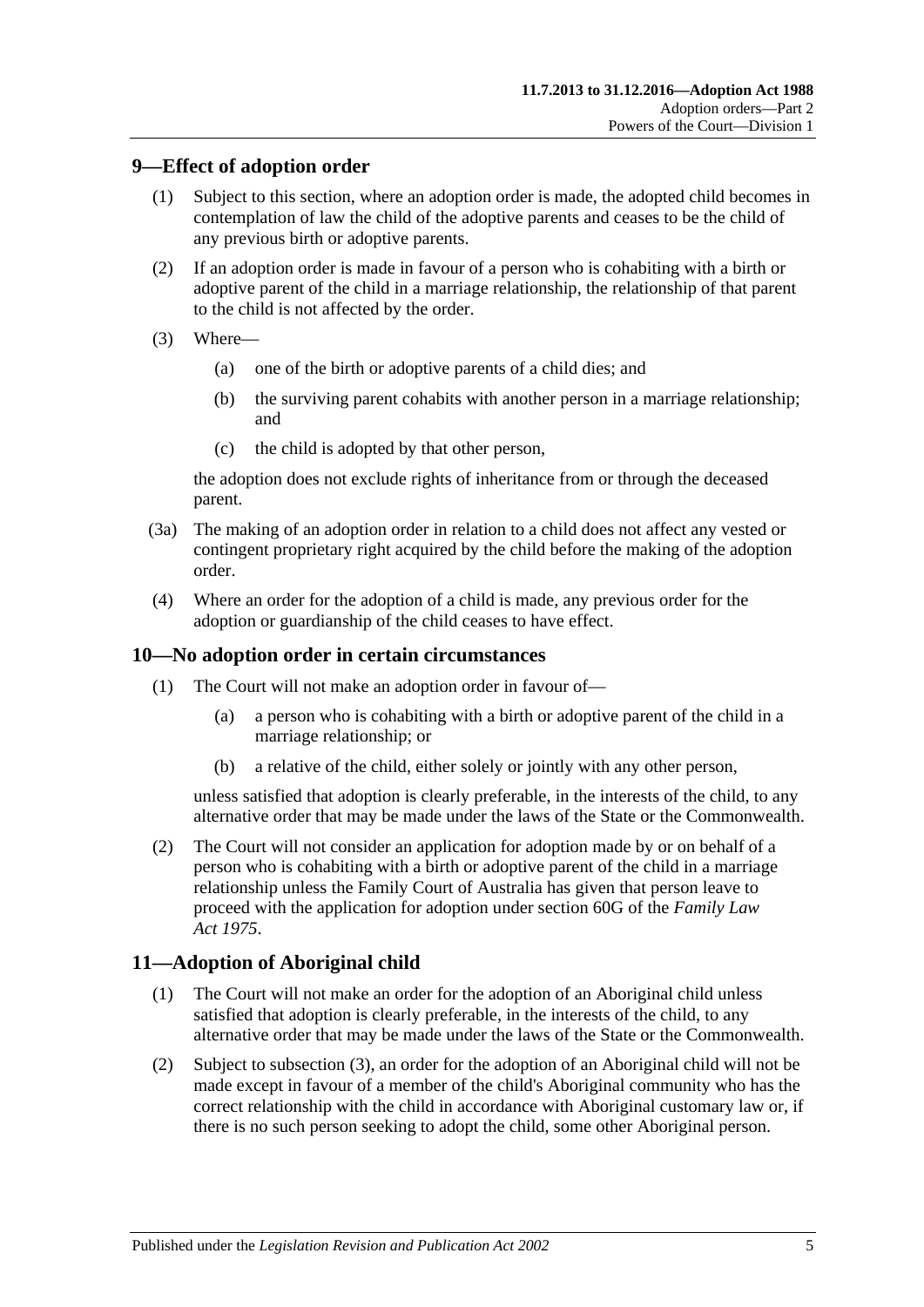- <span id="page-5-4"></span>(3) An order for the adoption of an Aboriginal child may be made in favour of a person who is not an Aboriginal person if the Court is satisfied—
	- (a) that there are special circumstances justifying the making of the order; and
	- (b) that the child's cultural identity with the Aboriginal people will not be lost in consequence of the adoption.

### <span id="page-5-0"></span>**12—Criteria affecting prospective adoptive parents**

- (1) Subject to this section, an adoption order will not be made except in favour of two persons who have been cohabiting together in a marriage relationship for a continuous period of at least five years.
- (2) An adoption order may be made in favour of two persons who have been cohabiting together in a marriage relationship for a continuous period of less than five years if the Court is satisfied that there are special circumstances justifying the making of the order.
- <span id="page-5-5"></span>(3) An adoption order may be made in favour of one person where—
	- (a) that person has cohabited with a birth or adoptive parent of the child in a marriage relationship for a continuous period of at least five years; or
	- (b) the Court is satisfied that there are special circumstances justifying the making of the order.
- (4) Where two persons are cohabiting in a marriage relationship, an adoption order will not be made except in favour of both or in the circumstances described in [subsection](#page-5-5) (3)(a).
- (5) An adoption order will not be made in favour of a person who is lawfully married but not cohabiting with his or her spouse unless the Court is satisfied, after interviewing the spouse of the person in private, that the spouse consents to the adoption.

### <span id="page-5-1"></span>**14—Discharge of adoption orders on ground of fraud**

- (1) The Court may discharge an adoption order if it appears that the order was obtained by fraud, duress or other improper means.
- (2) The Court may, on discharging an adoption order, make any consequential orders that may be necessary or desirable in the circumstances of the case.

# <span id="page-5-2"></span>**Division 2—Consent to adoption**

### <span id="page-5-3"></span>**15—Consent of parent or guardian**

- (1) Subject to this section, an adoption order will not be made unless each person who is a parent or guardian of the child has consented to the adoption (whether the parent or guardian is present in Australia or not).
- (2) The mother of a child cannot consent to the adoption of the child until 5 days after the birth of the child and, subject to [subsection](#page-6-1) (3), a mother's consent given more than 5 but less than 14 days after the birth of the child will not be recognised as a valid consent to the child's adoption.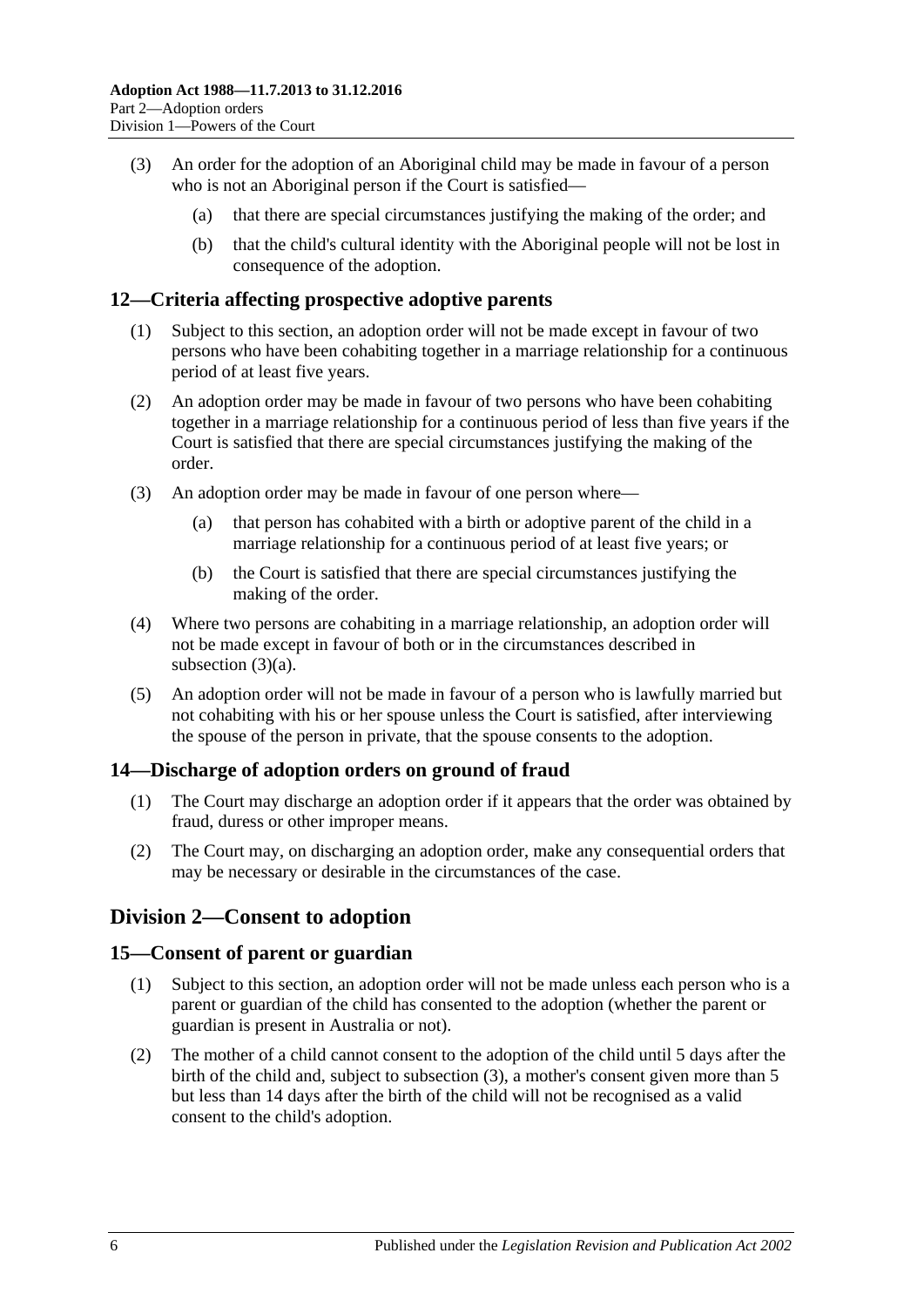- <span id="page-6-1"></span>(3) The Court may recognise the validity of a consent of a mother given more than 5 but less than 14 days after the birth of the child, if satisfied—
	- (a) that there were special circumstances justifying the giving of consent less than 14 days after the birth of the child; and
	- (b) that the mother was able to exercise a rational judgment on the question of consent.
- (4) The consent of a parent or guardian—
	- (a) may be in general terms, authorising the adoption of the child by any persons in whose favour an order may be made; or
	- (b) may be limited, authorising the adoption of the child—
		- (i) by a relative of the child; or
		- (ii) by a person who has been appointed a guardian of the child by a court; or
		- (iii) by a person who is cohabiting with a parent of the child in a marriage relationship; or
		- (iv) by a person in whose care the child has been placed by the Chief Executive, either solely or jointly with any other person.
- (5) The consent of a parent or guardian—
	- (a) must be in writing; and
	- (b) must (except where the Minister or the Chief Executive is the guardian)—
		- (i) be witnessed in accordance with the regulations; and
		- (ii) be endorsed by a person authorised by the Chief Executive with a statement to the effect that the parent or guardian has been counselled by that person at least three days before the giving of consent and appears to understand the consequences of adoption and the procedures for revoking the consent.
- (6) The consent of a parent or guardian may be revoked by written notice of revocation served personally or by post on the Chief Executive within 25 days or, with the approval of the Chief Executive given within that period of 25 days, 39 days, of the date of the consent.
- (7) The consent of the father of a child born outside lawful marriage is not required unless his paternity is recognised under the law of this State but if it appears to the Court that a particular person may be able to establish paternity of the child (not being a person whose paternity arises from unlawful sexual intercourse with the mother), the Court will not proceed to make an adoption order without allowing that person a reasonable opportunity to establish paternity.

### <span id="page-6-0"></span>**16—Consent of child**

- (1) An adoption order will not be made in relation to a child over the age of 12 years unless—
	- (a) the child has consented to the adoption; and
	- (b) 25 days have elapsed since the giving of consent; and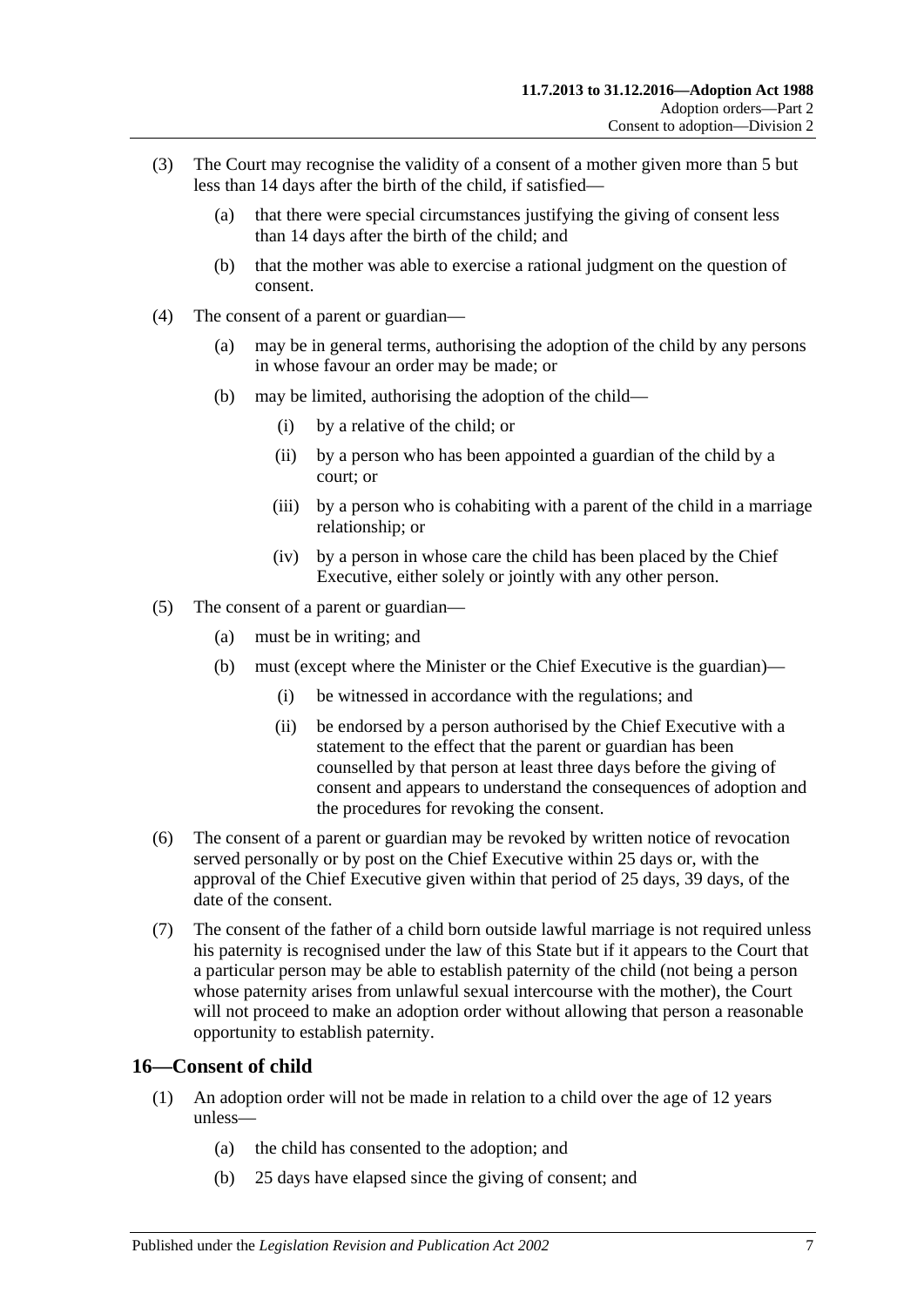- (c) the Court is satisfied, after interviewing the child in private, that the child's consent is genuine and the child does not wish to revoke it.
- (2) The consent of a child—
	- (a) must be in writing; and
	- (b) must be witnessed in accordance with the regulations; and
	- (c) must be endorsed by an officer authorised by the Chief Executive to make such an endorsement with a statement to the effect that the child has been counselled by that person.

### <span id="page-7-0"></span>**17—Consent given under law of another jurisdiction**

- (1) A consent to the adoption of a child given by a person in accordance with the law of another State or of a Territory of the Commonwealth will be regarded as a consent given by the person in accordance with this Act.
- (2) Subject to any law of the Commonwealth, the requirements of this Act relating to consent to adoption will be taken to have been complied with in relation to the adoption of a child from a Convention country if the laws of that country relating to consent to such an adoption have been complied with.

### <span id="page-7-1"></span>**18—Court may dispense with consents**

- (1) The Court may dispense with the consent of a person (other than the child) to an adoption where it appears to the Court—
	- (a) that the person cannot, after reasonable inquiry, be found or identified; or
	- (b) that the person is in such a physical or mental condition as not to be capable of properly considering the question of consent; or
	- (c) that the person has abandoned, deserted or persistently neglected or ill-treated the child; or
	- (d) that the person has, for a period of not less than one year, failed, without reasonable excuse, to discharge the obligations of a parent or guardian of the child; or
	- (e) that there are other circumstances by reason of which the consent may properly be dispensed with.
- (2) The Court may dispense with the consent of a child to an adoption where it appears to the Court that the child is intellectually incapable of giving consent.
- (3) An application may be made under this section by the Chief Executive or a party to the adoption (including the child).

### <span id="page-7-3"></span><span id="page-7-2"></span>**19—Order of Court dispensing with or recognising consent**

(1) In order to facilitate arrangements for the adoption of a child, the Court may, on application by or on behalf of the Chief Executive, make an order dispensing with or recognising the validity of a consent under this Division before an application for an adoption order has been made and any such order has effect for the purposes of any application for an adoption order that may subsequently be made under this Act.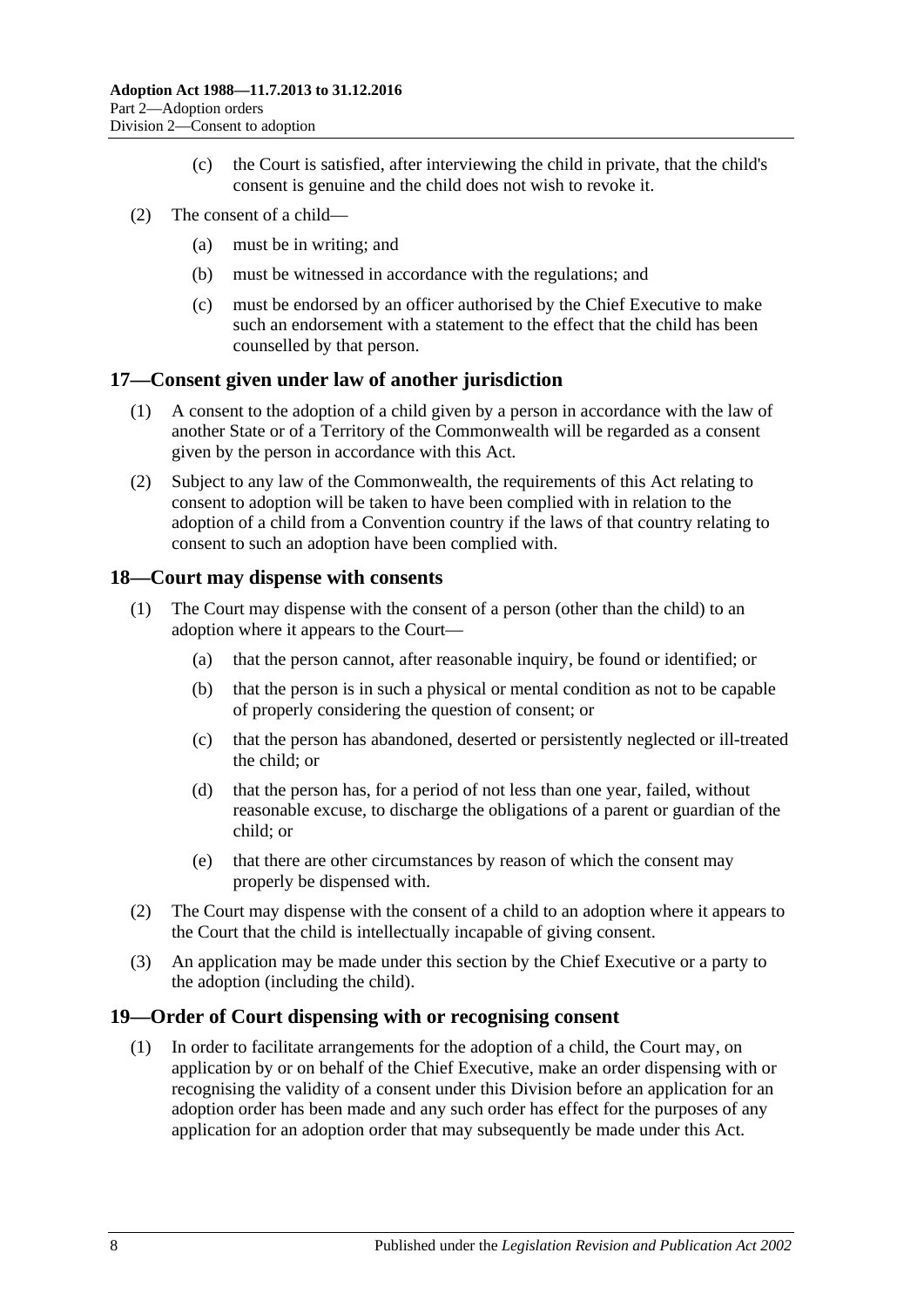(2) An order made under [subsection](#page-7-3) (1) may, on the application of the Chief Executive or of the person whose consent was in question, be revoked by the Court at any time before the making of an adoption order in respect of the child.

# <span id="page-8-0"></span>**Division 3—Recognition of adoption orders**

## <span id="page-8-1"></span>**20—Recognition of adoption under Australian law**

An adoption order made (before or after the commencement of this Act) under an Australian law, but not under the law of the State, will be recognised under the law of the State as having the same effect as an adoption order under the law of the State.

### <span id="page-8-2"></span>**21—Recognition of adoption under foreign law**

- (a1) Subject to any law of the Commonwealth, an adoption order made under the law of a Convention country will be recognised under the law of the State as having the same effect as an adoption order under the law of the State.
- (1) An adoption order made (after the commencement of this Act) under the law of any other country outside Australia will be recognised under the law of the State as having the same effect as an adoption order under the law of the State if—
	- (a) the order was made in accordance with the law of that country; and
	- (b) when the order was made, each applicant was domiciled in that country or had been resident in that country for at least 12 months; and
	- (c) the circumstances in which the order was made would, if they had existed in this State, have constituted a sufficient basis for making an adoption order under this Act; and
	- (d) the proceedings in which the order was made involved no denial of natural justice or failure to observe the requirements of substantial justice.
- <span id="page-8-5"></span>(2) The Court may, on the application of an interested person, declare that an adoption order made under the law of a country outside Australia is or is not one that is to be recognised under the law of the State.
- (3) The Attorney-General is entitled to intervene in any proceedings under [subsection](#page-8-5) (2).
- (4) Where immediately before the commencement of this Act an adoption order made under the law of a country outside Australia was recognised as having the same effect as an adoption order made in this State, the order continues to be so recognised.

# <span id="page-8-3"></span>**Division 4—General provisions**

# <span id="page-8-6"></span><span id="page-8-4"></span>**22—Court to consider report on suitability of adoptive parents**

- (1) Before making an order for the adoption of a child, the Court will consider any report prepared by or on behalf of the Chief Executive and submitted to the Court as to—
	- (a) where the Chief Executive is the guardian of the child under [section](#page-9-2) 25—the circumstances of the child; and
	- (b) in any case—the suitability of the prospective adoptive parents and their capacity to care adequately for the child.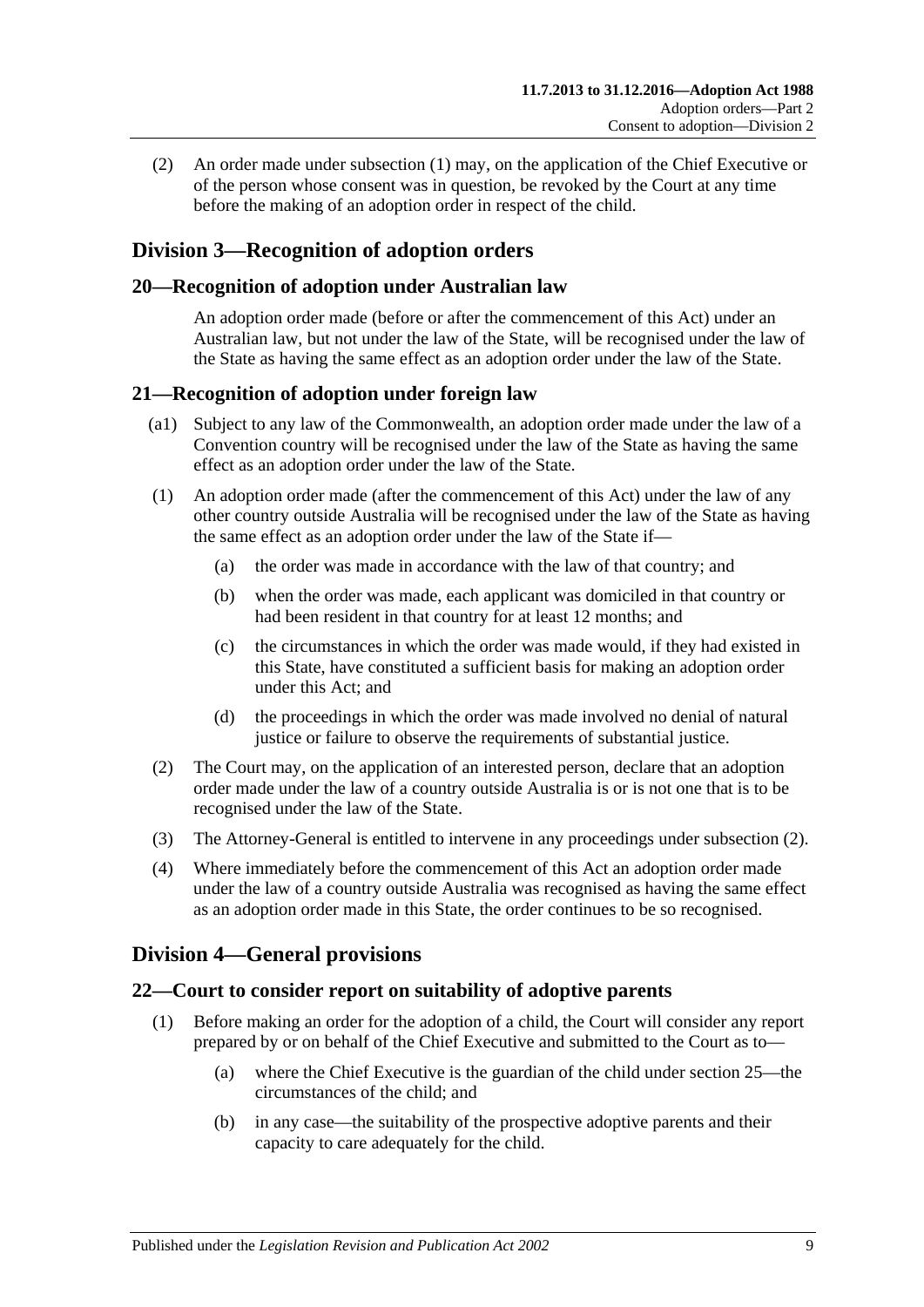- (2) Subject to [subsection](#page-9-3) (3), a copy of a report prepared under [subsection](#page-8-6) (1) will be made available to the prospective adoptive parents.
- <span id="page-9-3"></span>(3) The Court may order that the contents or part of the contents of a report prepared under [subsection](#page-8-6) (1) be suppressed from disclosure to the prospective adoptive parents or any other person.
- (4) The Court may require prospective adoptive parents to submit evidence, to the satisfaction of the Court, of their good health.

## <span id="page-9-0"></span>**23—Name of child**

- (1) Where the Court makes an order for the adoption of a child it may by the same or a subsequent order declare the name by which the child is to be known.
- (2) Before making an order changing the name of a child, the Court should take into account any wishes expressed by the child on the subject.
- (3) The Court will not change the name of a child who is over the age of 12 years unless—
	- (a) the child consents to the change; or
	- (b) the child is intellectually incapable of consenting.
- (4) An order under this section does not prevent a subsequent change of name in accordance with the law of the State.

### <span id="page-9-1"></span>**24—Proceedings to be private etc**

- (1) An application for an adoption order will not be heard in an open court.
- (2) Except as authorised by the Court, the records of proceedings for an adoption order will not be open to inspection.

### <span id="page-9-2"></span>**25—Guardianship of child awaiting adoption**

- <span id="page-9-4"></span>(1) Where—
	- (a) each parent or guardian of a child has consented to the adoption of the child in general terms or such consent has been dispensed with; or
	- (b) it is intended that an order for the adoption of a child be sought under this Act and arrangements are complete for the transfer of guardianship of the child from an officer of another State or a Territory of the Commonwealth whose functions correspond to those of the Chief Executive to the Chief Executive,

the Chief Executive is the guardian of the child, for all purposes except the giving of consent to the adoption of the child, to the exclusion of all other persons until—

- (c) an adoption order is made in respect of the child; or
- (d) a consent referred to in [paragraph](#page-9-4) (a) is lawfully revoked; or
- (e) the child is placed in the custody or under the guardianship of a person by order of a court; or
- (f) the Chief Executive orders, in writing, that the child be placed in the custody of a parent of the child.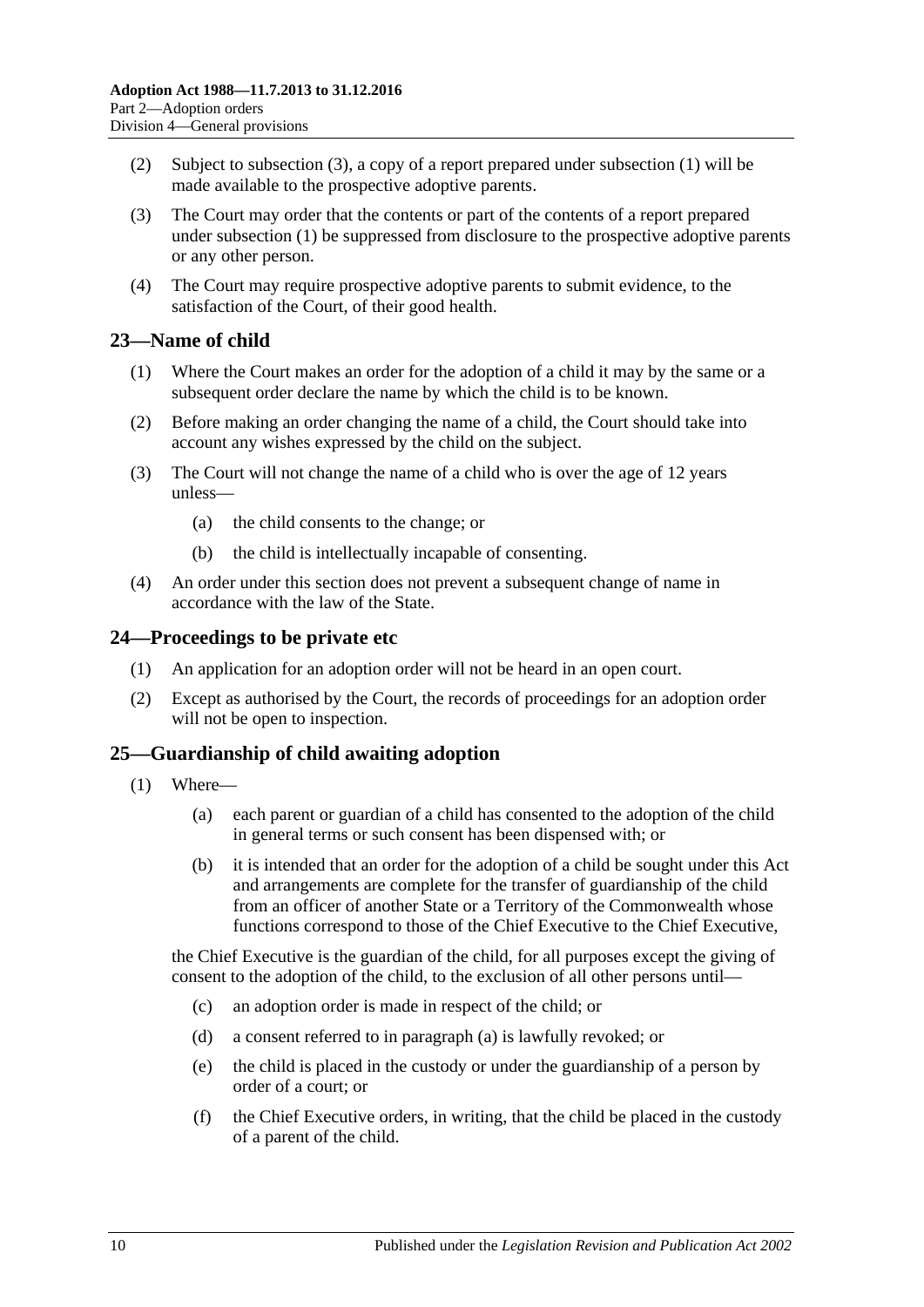- (2) The Chief Executive may, by agreement with some suitable person (including a parent of the child) and on such conditions as the Chief Executive considers appropriate, place a child of whom the Chief Executive is the guardian under this section in the care of that person.
- (3) The fact that the Chief Executive is the guardian of a child under this section does not affect the liability of any person to maintain the child.
- (4) This section does not apply to a child who is under the guardianship of the Minister.

# <span id="page-10-0"></span>**26—Financial support in special cases**

Where—

- (a) a child suffers from some physical or mental disability; or
- (b) a child, for some other reason, requires special care,

the Minister may enter into an arrangement with prospective adoptive parents to contribute to the support of the child after the making of an adoption order.

### <span id="page-10-1"></span>**26A—Arrangements between parties to adoption**

- (1) If a party to the adoption or proposed adoption of a child wishes to enter into an arrangement with another party to the adoption for the provision of information, contact or any other matters related to the welfare of the child, or to vary such an arrangement, the Chief Executive will endeavour to facilitate the making of the arrangement or variation.
- (2) For the purposes of this section, the birth parents and the adoptive parents will be taken to be the parties to the adoption.
- (3) The Chief Executive must ensure that the opinions of the child (so far as they are ascertainable) are taken into account in formulating any arrangement or variation under this section.
- (4) An arrangement may not be entered into under this section in relation to an adopted child who has attained the age of 18 years and an arrangement relating to an adopted child will terminate on the child attaining the age of 18 years.
- (5) The Chief Executive must ensure that an arrangement entered into under this section, or any variation to such an arrangement, is reduced to writing and that copies of the arrangement or variation are provided to the parties to the arrangement.
- (6) The Chief Executive will maintain a register of arrangements entered into under this section.
- (7) An arrangement entered into under this section is not enforceable in any court and breach of an arrangement or failure to enter into such an arrangement does not affect the validity of an adoption order or of any consent to an adoption.
- (8) This section applies only in relation to children adopted after the commencement of this Act.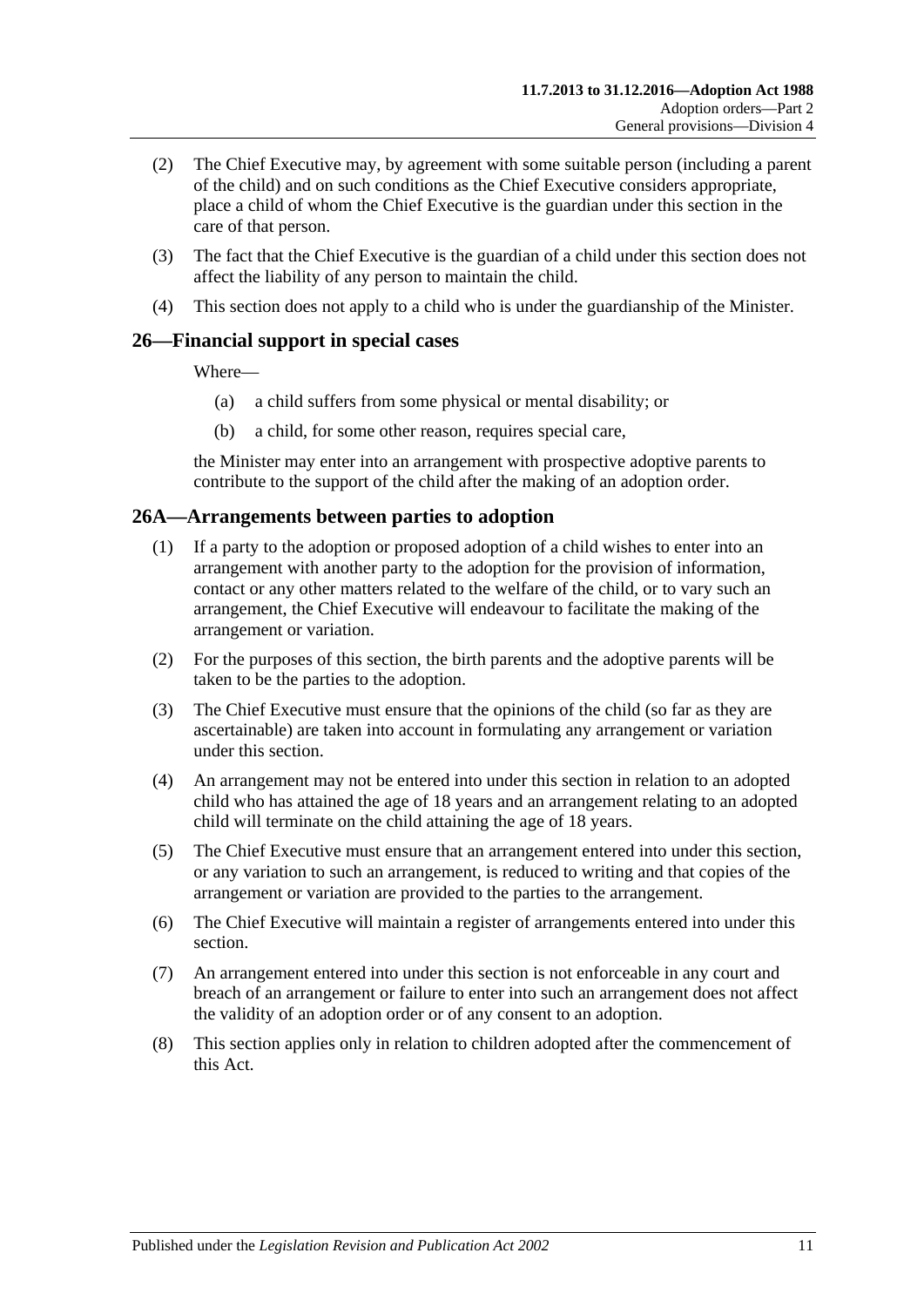# <span id="page-11-0"></span>**Part 2A—Open adoptions**

### <span id="page-11-1"></span>**27—Right to obtain information once adopted person turns 18**

- (1) Subject to this Part, an adopted person who has attained the age of 18 years or, if the adopted person consents or is dead or cannot be located, a lineal descendant of the adopted person, may obtain—
	- (a) the names and dates of birth (if known) of the person's birth parents;
	- (b) any other information in the possession of the Chief Executive relating to the birth parents and the circumstances of the adoption<sup>1</sup>;
	- (c) any message, information or item given to the Chief Executive by a birth parent with instructions that it be provided to the adopted person;
	- (d) information in the possession of the Chief Executive relating to a sibling (whether of the whole or half blood) of the person who has also been adopted and who has also attained the age of 18 years.
- (2) Subject to this Part, if an adopted person has attained the age of 18 years, a birth parent of the person or, if the birth parents consent or are dead or cannot be located, a person who would have been a relative of the person if the adoption order had not been made, may obtain—
	- (a) the names of the adoptive parents and the adopted person;
	- (b) any other information in the possession of the Chief Executive relating to the adoptive parents and the adopted person;
	- (c) any message, information or item given to the Chief Executive by an adopted person or adoptive parent with instructions that it be provided to the birth parent.
- (3) Subject to this Part, if an adopted person has attained the age of 18 years, an adoptive parent of the person may, with the consent of the adopted person, obtain—
	- (a) any information in the possession of the Chief Executive relating to the adopted person's birth parents;
	- (b) any message, information or item given to the Chief Executive by a birth parent with instructions that it be provided to the adoptive parents.
- (4) In providing information under this section the Chief Executive must not reveal the name of a person (other than a birth parent and any siblings of the whole or half blood of the adopted person who have attained the age of 18 years) who would have been a relative of the adopted person if the adoption order had not been made.
- <span id="page-11-2"></span>(5) Nothing in this section entitles a person to obtain information the disclosure of which the Chief Executive has determined, in his or her absolute discretion, would be an unjustifiable intrusion on the privacy of the person to whom the information relates.
- (6) The Chief Executive must establish and maintain written guidelines regarding the exercise of the Chief Executive's discretion under [subsection](#page-11-2) (5).
- (7) The Chief Executive must give a copy of the guidelines, on request, to any person.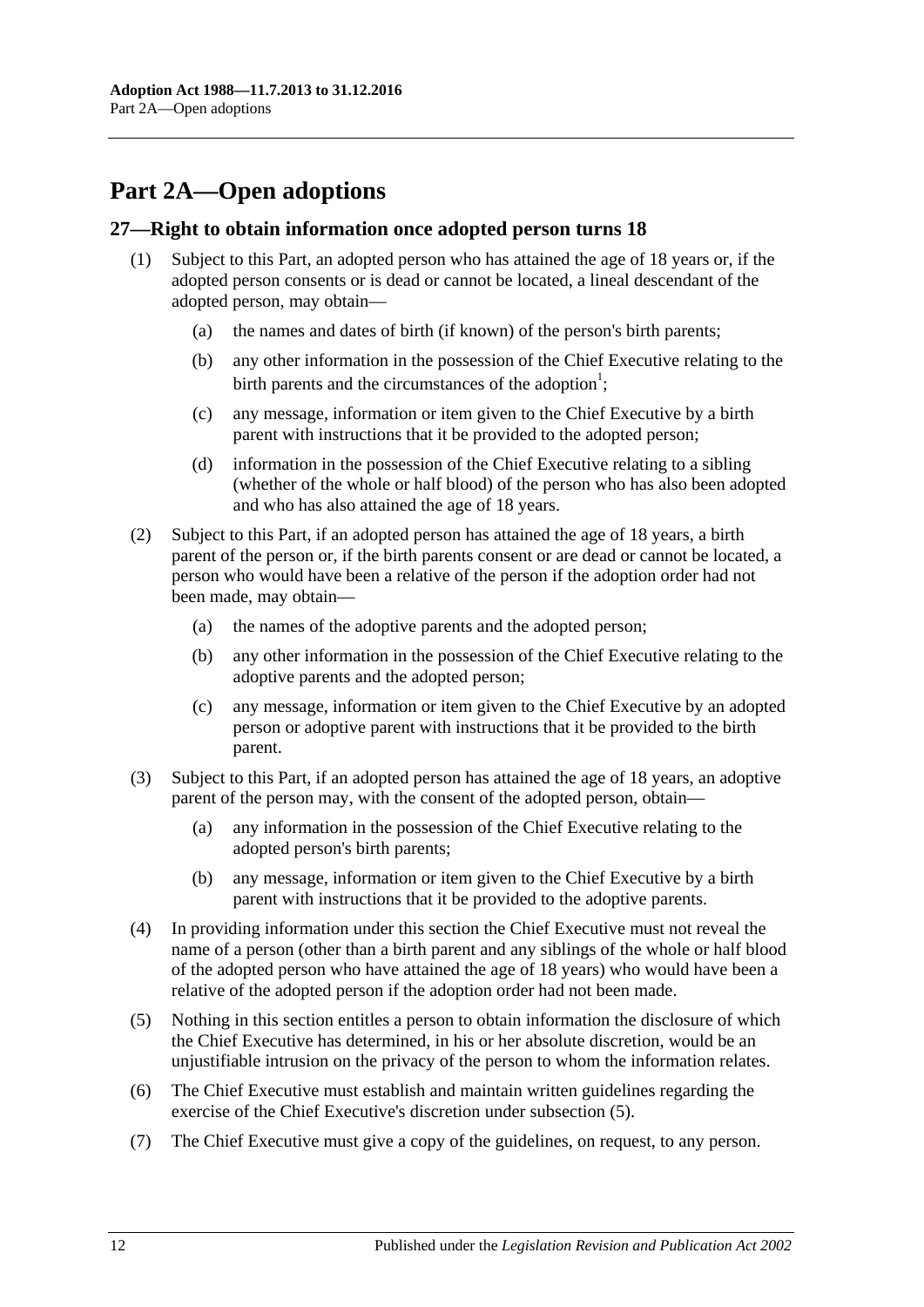**Note—**

1 See also [section](#page-16-3) 41 in relation to birth certificates.

### <span id="page-12-0"></span>**27A—Information may be provided earlier, in the Chief Executive's discretion**

The Chief Executive will disclose information to an adopted person or a birth parent before an entitlement to the information arises under [section](#page-11-1) 27, if consent to the disclosure is given by—

- (a) in the case of disclosure to an adopted person—
	- (i) the adoptive parents; and
	- (ii) if the name of a birth parent is to be disclosed—that parent; or
- (b) in the case of disclosure to a birth parent—
	- (i) the adoptive parents; and
	- (ii) if the adopted person has attained the age of 12 years—the adopted person.

### <span id="page-12-1"></span>**27B—Limitation of right to obtain information where adoption occurred before commencement of Act**

- (1) A person adopted before the commencement of this Act may lodge with the Chief Executive a direction that information in the Chief Executive's possession that would enable the person to be traced not be disclosed.
- (2) A birth parent of a person adopted prior to the commencement of this Act may lodge with the Chief Executive a direction that information in the Chief Executive's possession that would enable the birth parent to be traced not be disclosed.
- (3) An adoptive parent of a person adopted prior to the commencement of this Act may lodge with the Chief Executive a direction that information in the Chief Executive's possession that would enable the adoptive parent to be traced not be disclosed.
- (4) Subject to [subsection](#page-12-2) (5), where a direction has been lodged under this section, the Chief Executive must not disclose information in contravention of the direction.
- <span id="page-12-2"></span>(5) Where—
	- (a) a direction has been lodged by an adoptive parent; but
	- (b) a direction has not been lodged by the adopted person,

the adoptive parent's direction does not operate to prevent the disclosure of information that is relevant to the welfare or whereabouts of the adopted person.

- (6) A person lodging a direction under this section may provide the Chief Executive with written reasons for the direction and, if so provided, the reasons must be released by the Chief Executive if a request for information about the person is subsequently made under this Part.
- (7) A direction under this section—
	- (a) may, if the adopted person or adoptive or birth parent is mentally incapacitated within the meaning of the *[Guardianship and Administration](http://www.legislation.sa.gov.au/index.aspx?action=legref&type=act&legtitle=Guardianship%20and%20Administration%20Act%201993)  Act [1993](http://www.legislation.sa.gov.au/index.aspx?action=legref&type=act&legtitle=Guardianship%20and%20Administration%20Act%201993)*, be given on behalf of that person or parent by his or her guardian appointed under that Act; and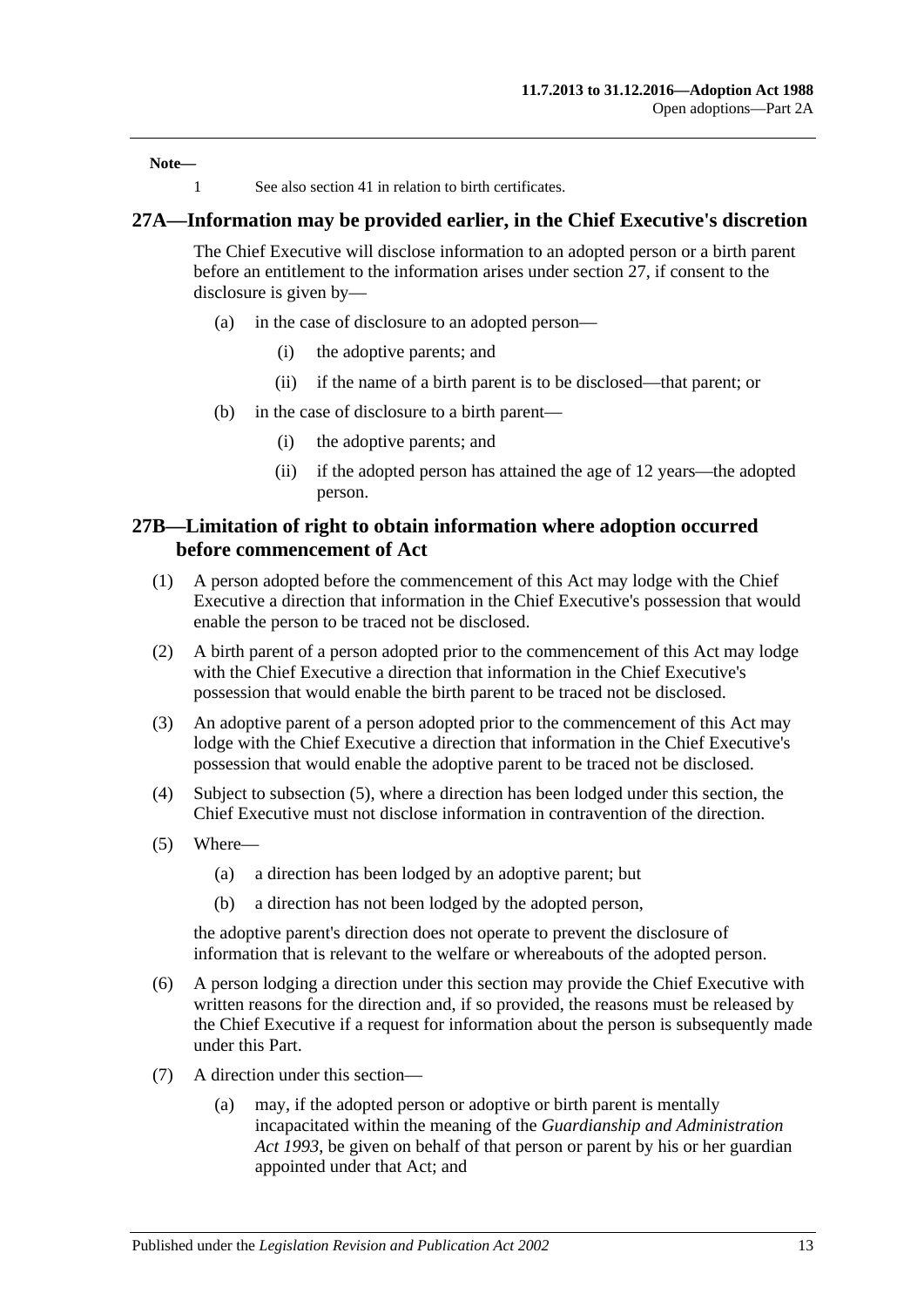- (b) has effect for a period of five years, unless revoked earlier; and
- (c) may, on the expiration of a period for which it has effect, be renewed; and
- (d) must be lodged, renewed or revoked in a manner approved by the Chief Executive (but the Chief Executive cannot require that a renewal be lodged in person).
- (8) The Chief Executive will, if necessary, send a person who has lodged a direction under this section a renewal notice approximately 6 months, 3 months and 2 weeks before the date on which the direction will expire, unless the person has requested in writing that no such notices be sent.
- (9) Subject to any written directions of the person to the contrary, a renewal notice will be sent to a person at his or her address last known to the Chief Executive.

### <span id="page-13-0"></span>**27C—Interviews**

The Chief Executive may, before providing information to a person or accepting a direction from a person under this Part, invite the person to participate in an interview with a person authorised by the Chief Executive.

### <span id="page-13-1"></span>**27D—Minister's power to authorise disclosure**

Despite anything contained in this Part, the Minister may authorise disclosure of any information if the disclosure is necessary in the interests of the welfare of an adopted person.

### <span id="page-13-2"></span>**27E—Requirement for consent is waived on death**

A requirement under this Part that the consent of a person be obtained before information may be disclosed is waived on the death of that person.

# <span id="page-13-3"></span>**Part 3—Miscellaneous**

### <span id="page-13-6"></span><span id="page-13-4"></span>**28—Certain agreements illegal**

- (1) An agreement under which a parent or guardian of a child receives any consideration (other than a consideration of a kind authorised by the Chief Executive) for a consent to the adoption of the child, is illegal and void.
- (2) A person who is a party to an agreement of a kind referred to in [subsection](#page-13-6) (1) is guilty of an offence.

Maximum penalty: \$10 000 or two years imprisonment.

### <span id="page-13-7"></span><span id="page-13-5"></span>**29—Negotiations for adoption**

- (1) Subject to this section, a person or organisation that conducts negotiations leading, or intended to lead, to the making of an adoption order is guilty of an offence. Maximum penalty: \$10 000 or two years imprisonment.
- (2) [Subsection](#page-13-7) (1) does not apply—
	- (a) to negotiations conducted for no fee by, or on behalf of, a parent, guardian or relative of a child for an adoption order in favour of a relative of the child or a person who is cohabiting with a parent of the child in a marriage relationship; or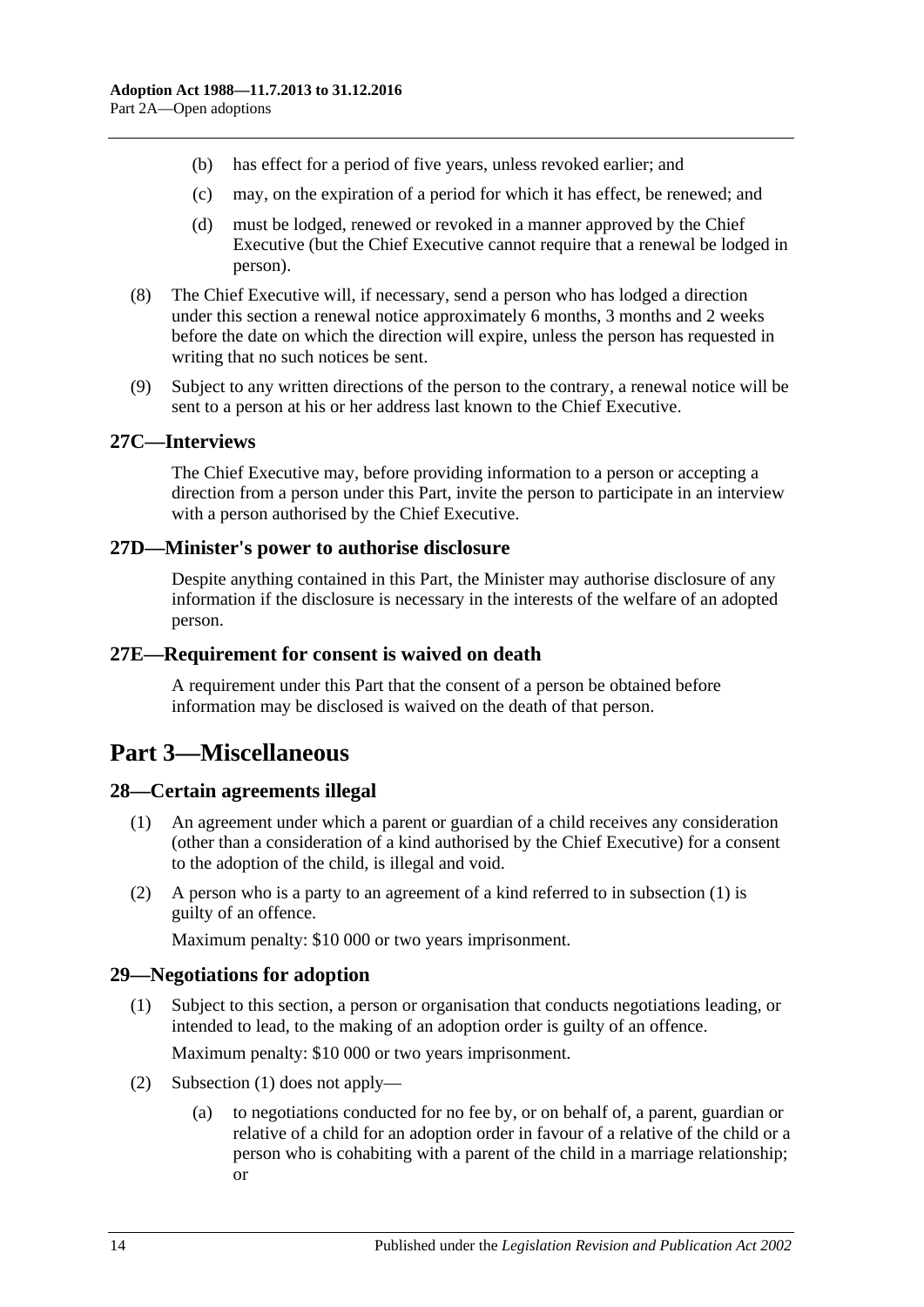- (b) to negotiations conducted by a person or organisation approved by the Chief Executive.
- (3) An approval under this section is subject to any prescribed conditions and any other conditions imposed by the Chief Executive.
- <span id="page-14-2"></span>(4) The Chief Executive may withdraw such an approval if the person or organisation—
	- (a) breaches a condition of the approval; or
	- (b) acts improperly in the course of or in relation to the adoption or proposed adoption of a child.
- (4a) For the purposes of [subsection](#page-14-2) (4), an organisation will be taken to have acted improperly in the course of or in relation to an adoption or proposed adoption if a servant or agent of the organisation acts improperly in the course of or in relation to the adoption or proposed adoption.
- (5) Any fee paid for negotiations conducted in contravention of this section may be recovered as a debt.

### <span id="page-14-0"></span>**30—Enticing child away**

A person must not take or entice a child away from a person who is entitled to custody of the child in pursuance of an adoption order with intent to deprive that person of the child.

Maximum penalty: \$10 000 or two years imprisonment.

### <span id="page-14-1"></span>**31—Publication of names etc of persons involved in proceedings**

- (1) A person who publishes or causes to be published in the news media—
	- (a) the name of a child, or material tending to identify a child, in relation to whom proceedings have been taken under this Act or any other Australian law that substantially corresponds to this Act;
	- (b) the name of a parent or guardian, or material tending to identify a parent or guardian, of a child in relation to whom proceedings have been taken under this Act or any other Australian law that substantially corresponds to this Act;
	- (c) the name of a party, or material tending to identify a party, to proceedings under this Act or any other Australian law that substantially corresponds to this Act,

is guilty of an offence.

Maximum penalty: \$20 000.

- (2) This section does not apply to the publication of a person's name or other material tending to identify a person if—
	- (a) written consent to the publication has been given by—
		- (i) if the person is an adult—that person; or
		- (ii) if the person is a child and is not under the guardianship of the Chief Executive—each parent or guardian of the child; or
		- (iii) if the person is a child and under the guardianship of the Chief Executive—the Chief Executive; or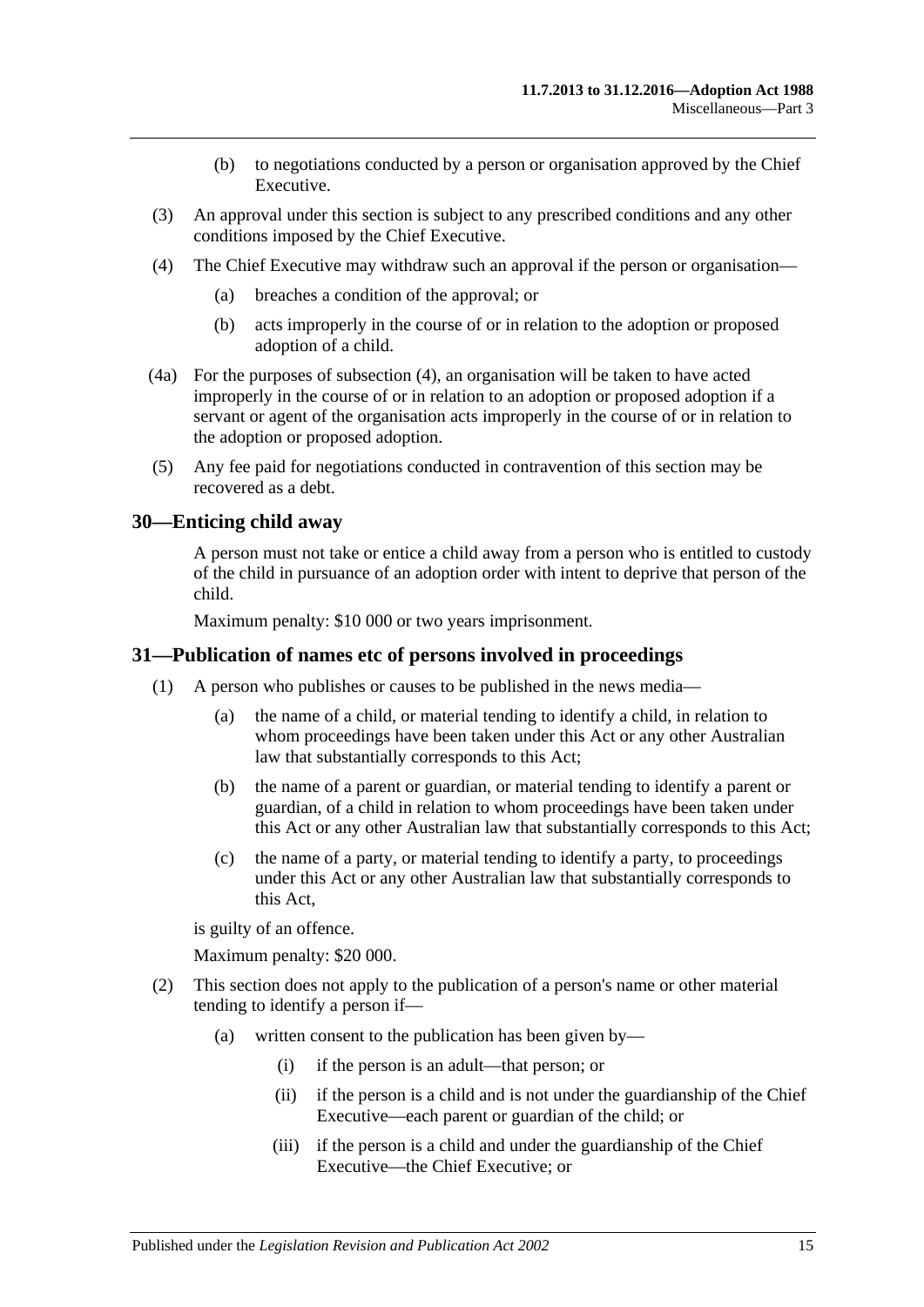(b) the publication has been authorised by the Court.

### <span id="page-15-0"></span>**32—Publication of certain material related to adoption**

A person who publishes or causes to be published in the news media material to the following effect—

- (a) that a person desires to enter into negotiations with the parents or guardians of a child with a view to adoption of the child;
- (b) that a person has a child that he or she desires to place with adoptive parents,

is guilty of an offence.

Maximum penalty: \$20 000.

### <span id="page-15-1"></span>**33—False or misleading statements**

A person must not make a statement knowing it to be false or misleading in a material respect for the purposes of, or in connection with, a proposed adoption under this Act. Maximum penalty: \$5 000 or one years imprisonment.

### <span id="page-15-2"></span>**34—Impersonation**

A person must not falsely represent himself or herself to be a person whose consent to the adoption of a child is required by this Act.

Maximum penalty: \$5 000 or one years imprisonment.

#### <span id="page-15-3"></span>**35—Presenting forged consent**

A person must not present, or cause to be presented, in connection with an application for an adoption order a document purporting to be an instrument of consent to the adoption knowing that the signature to the document is or was forged or obtained by fraud, duress or other improper means.

Maximum penalty: \$5 000 or one years imprisonment.

### <span id="page-15-4"></span>**36—Confidentiality**

A person who is, or has been, engaged in duties related to the administration of this Act must not disclose information relating to an adopted person or the birth or adoptive parents of an adopted person obtained in the course of those duties except—

- (a) in the administration of this Act; or
- (b) as authorised or required by law; or
- (c) with the consent of the person to whom the information relates.

Maximum penalty: \$10 000.

#### <span id="page-15-5"></span>**37—Offences**

- (3) A prosecution for an offence against this Act will not be commenced without the consent of the Minister.
- (4) In proceedings for an offence against this Act a document apparently signed by the Minister stating that the Minister consents to a particular prosecution will be accepted, in the absence of proof to the contrary, as proof of that consent.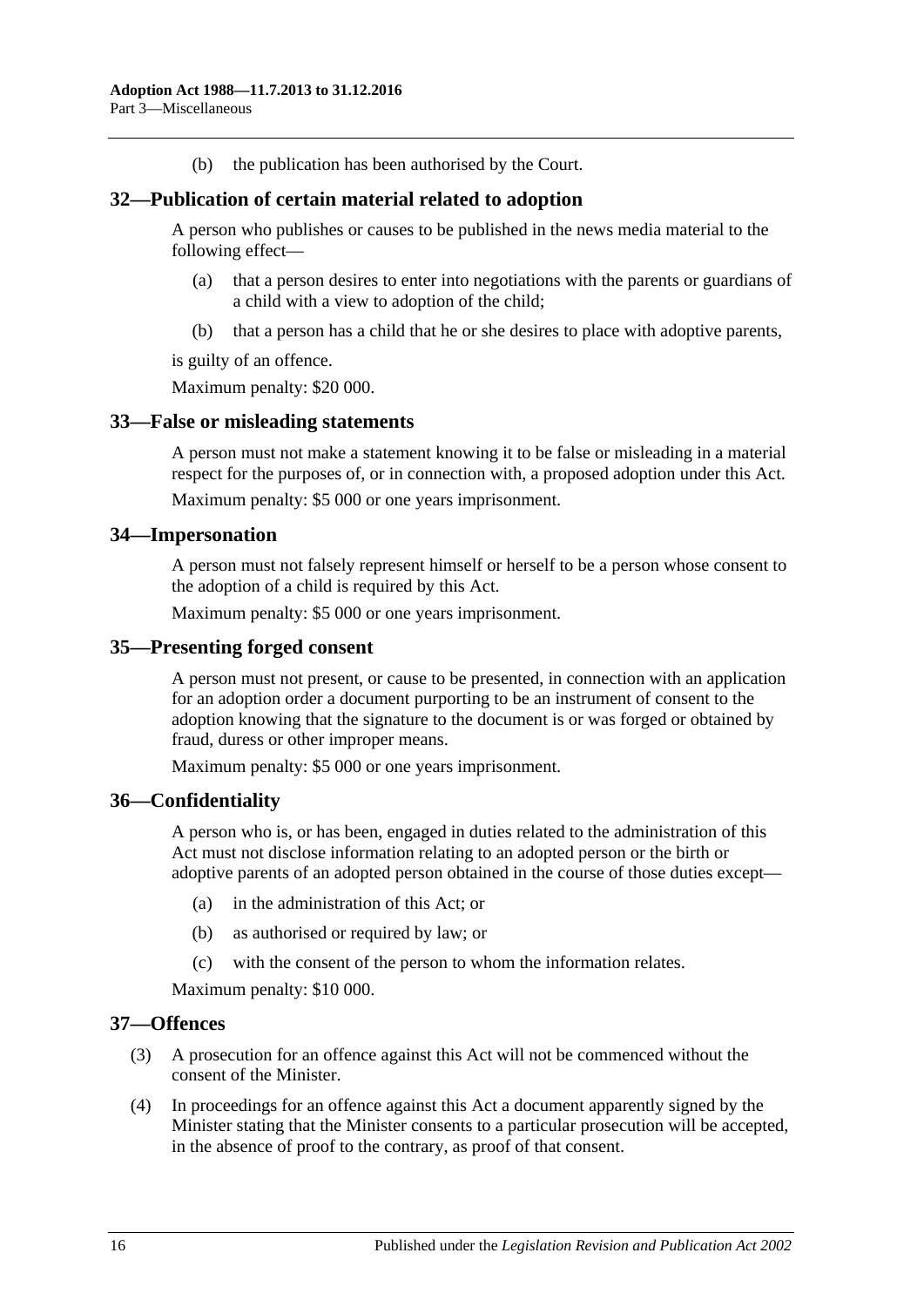### <span id="page-16-0"></span>**38—Age**

Where the age of a person is material to proceedings under this Act and there is no certain evidence of age, a court may act on its own estimate of the age of that person.

### <span id="page-16-1"></span>**39—Intervention in proceedings**

- (1) The Chief Executive is entitled to intervene in any proceedings under this Act.
- (2) A court may order that any person who has, in the opinion of the court, a proper interest in proceedings under this Act be joined as a party to the proceedings.

### <span id="page-16-2"></span>**40—Costs**

In proceedings under this Act, the Court may, subject to the regulations, make such orders as to costs and security for costs as it considers appropriate.

### <span id="page-16-6"></span><span id="page-16-3"></span>**41—Registration**

- (1) Subject to a direction under [subsection](#page-16-4) (2), the Registrar of Births, Deaths and Marriages must, on receipt of notice of the adoption of a child, cancel any entry formerly made in the register of births relating to the child and make a fresh entry containing—
	- (a) a statement of the date and place of birth of the child; and
	- (b) the names of the persons who are in contemplation of law the parents of the child following the adoption.
- <span id="page-16-4"></span>(2) Subject to [subsection](#page-16-5) (3), the Court may, on the application of the adoptive parents or the Chief Executive, direct the Registrar of Births, Deaths and Marriages not to cancel any entry formerly made in the register of births relating to the child but instead to add to that entry a note of the names of the adoptive parents.
- <span id="page-16-5"></span>(3) Where either or both of the birth parents of the child are alive, the Court must not give a direction under [subsection](#page-16-4) (2) unless satisfied that the information relating to the birth parents of the child contained in the entry is known to the child or that the birth parents approve of the child having access to that information.
- (4) Subject to [subsection](#page-17-1) (7), the Registrar of Births, Deaths and Marriages must not allow any person access to information contained in an entry cancelled under [subsection](#page-16-6) (1) or in an entry in the register of births relating to a person who was adopted before the commencement of this Act except on the authorisation of the Chief Executive.
- <span id="page-16-7"></span>(5) The Chief Executive must not authorise access to information by a person who was adopted before the commencement of this Act if a birth parent of the person directs the Chief Executive not to do so.
- (6) A direction under [subsection](#page-16-7) (5)—
	- (a) has effect for a period of five years, unless revoked earlier;
	- (b) may, on the expiration of a period for which it has effect, be renewed;
	- (c) must be lodged, renewed or revoked in a manner approved by the Chief Executive.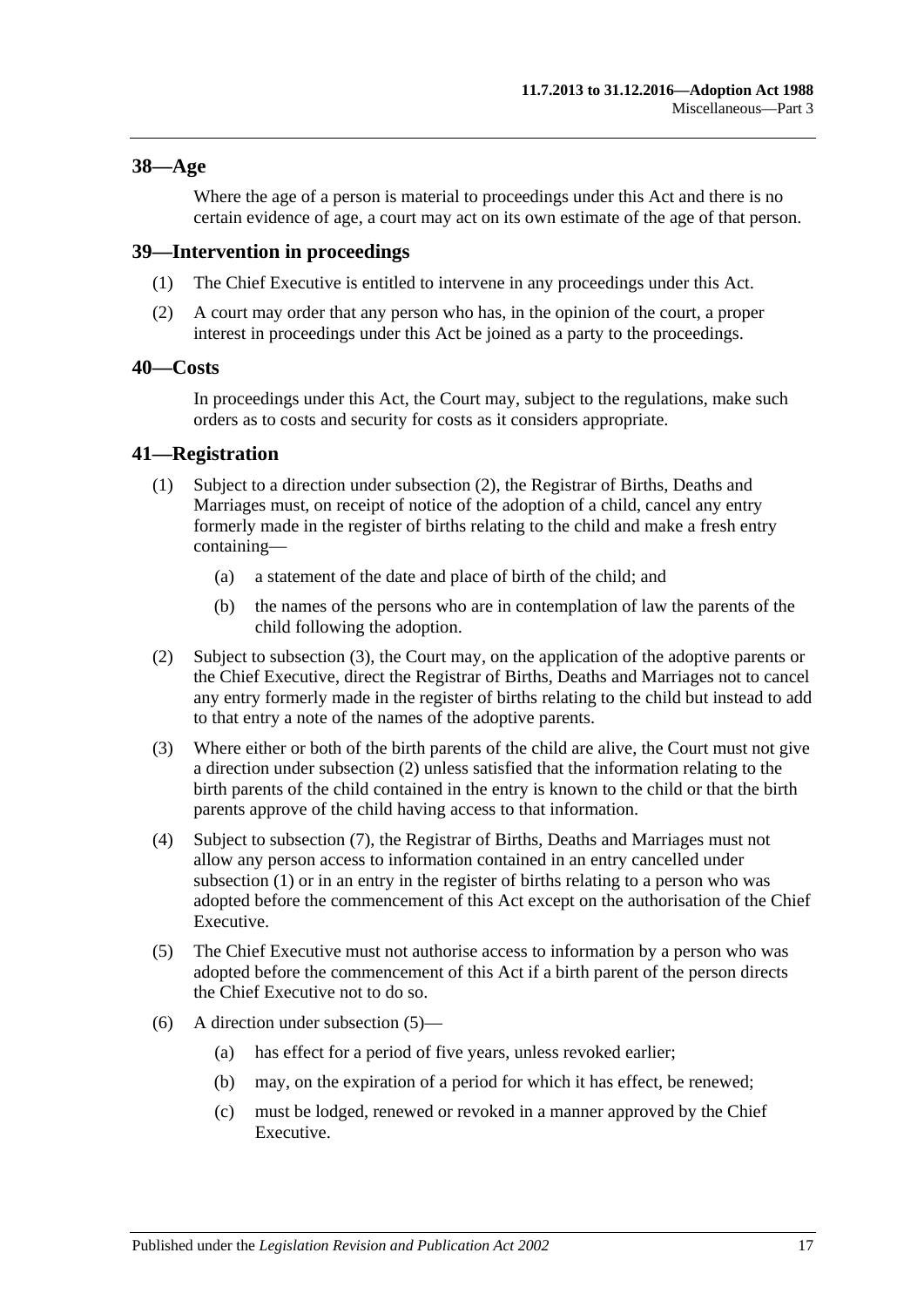- <span id="page-17-1"></span>(7) The Registrar of Births, Deaths and Marriages may, without the authorisation of the Chief Executive, allow access to information contained in an entry cancelled under [subsection](#page-16-6) (1)—
	- (a) if the person to whom the entry relates has attained the age of 18 years, to that person;
	- (b) to a birth parent of the person to whom the entry relates.

### <span id="page-17-0"></span>**42—Regulations**

- (1) The Governor may make such regulations as are contemplated by this Act, or as are necessary or expedient for the purposes of this Act.
- (2) In particular, the regulations may prescribe or make provision for—
	- (a) matters of practice, procedure or evidence in or in connection with proceedings under this Act; and
	- (b) the forms to be used for the purposes of this Act; and
	- (c) fees to be paid in respect of any matter under this Act, and the waiving of any such fees; and
	- (d) the keeping of registers of adoptions and the regulation of access to those registers; and
	- (e) the practice and procedure to be followed in obtaining and giving notice of any consent required for the purposes of this Act; and
	- (f) counselling in relation to adoption; and
	- (g) the payment of witnesses' expenses in connection with proceedings under this Act; and
	- (h) the criteria on which the eligibility of persons for approval by the Chief Executive as fit and proper persons to adopt children will be determined; and
	- $(i)$  the
		- (i) keeping of registers of persons approved by the Chief Executive as fit and proper persons to adopt children; and
		- (ii) order in which persons whose names are included in a register may be selected to be applicants for adoption orders; and
		- (iii) removal of names from a register; and
	- (j) the institution, hearing and determination of proceedings to review—
		- (i) any decision of the Chief Executive refusing to approve a person as being a fit and proper person to adopt children; or
		- (ii) any decision by the Chief Executive to remove the name of a person from the register of persons whom he or she has approved as fit and proper persons to adopt children; or
		- (iii) any other decision of the Chief Executive under this Act of a kind specified in the regulations; and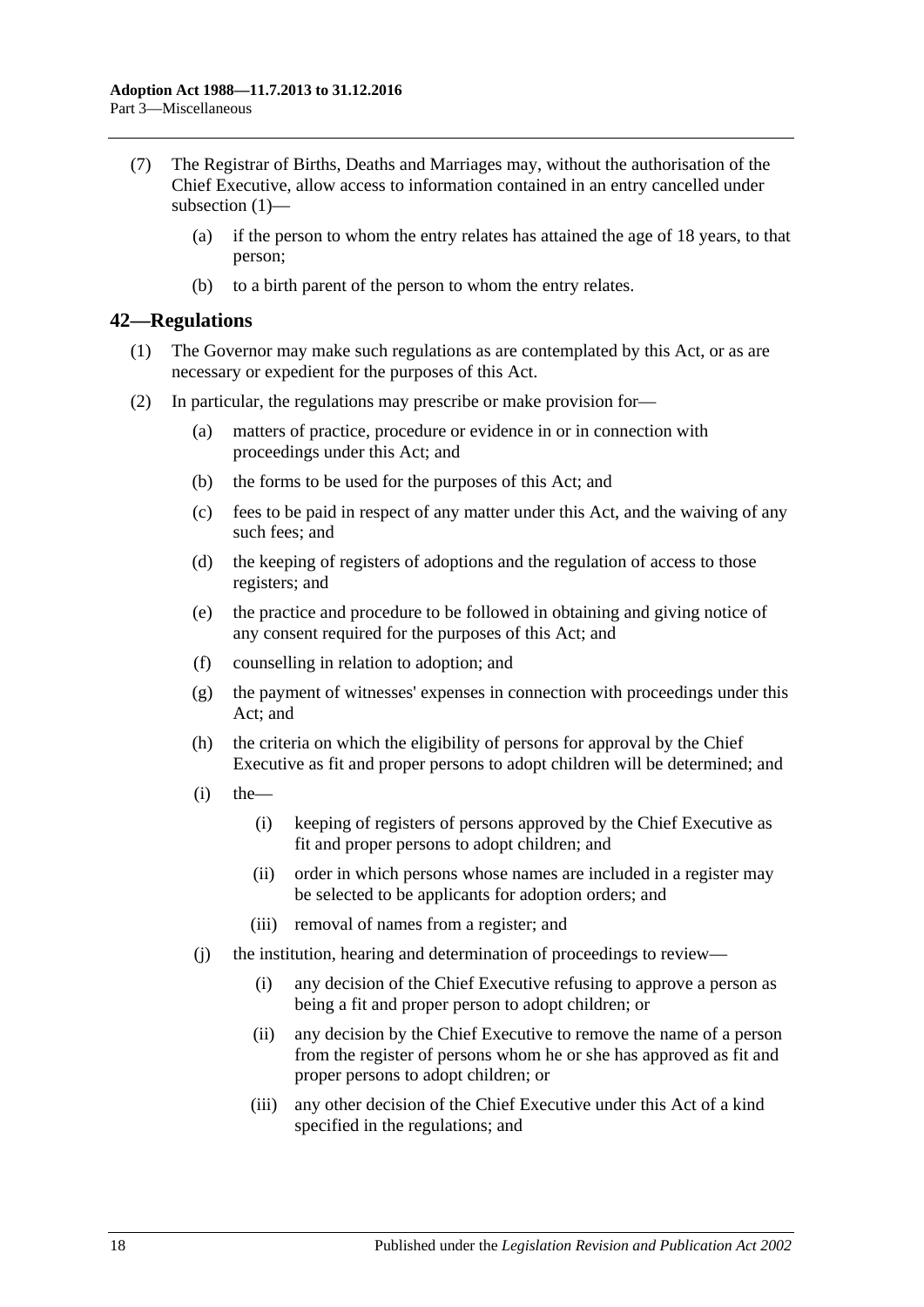- (k) constituting adoption boards for the purpose of hearing and determining those proceedings, prescribing the practice and procedure of those boards and conferring on those boards—
	- (i) power to vary or reverse any decision of the Chief Executive in respect of which proceedings for review have been brought; and
	- (ii) power to remit any matter arising in the proceedings to the Chief Executive for further consideration; and
	- (iii) any incidental or ancillary powers; and
- (l) fines not exceeding \$1 250 for contravention of, or non-compliance with, a regulation.
- (3) The regulations may confer discretionary powers.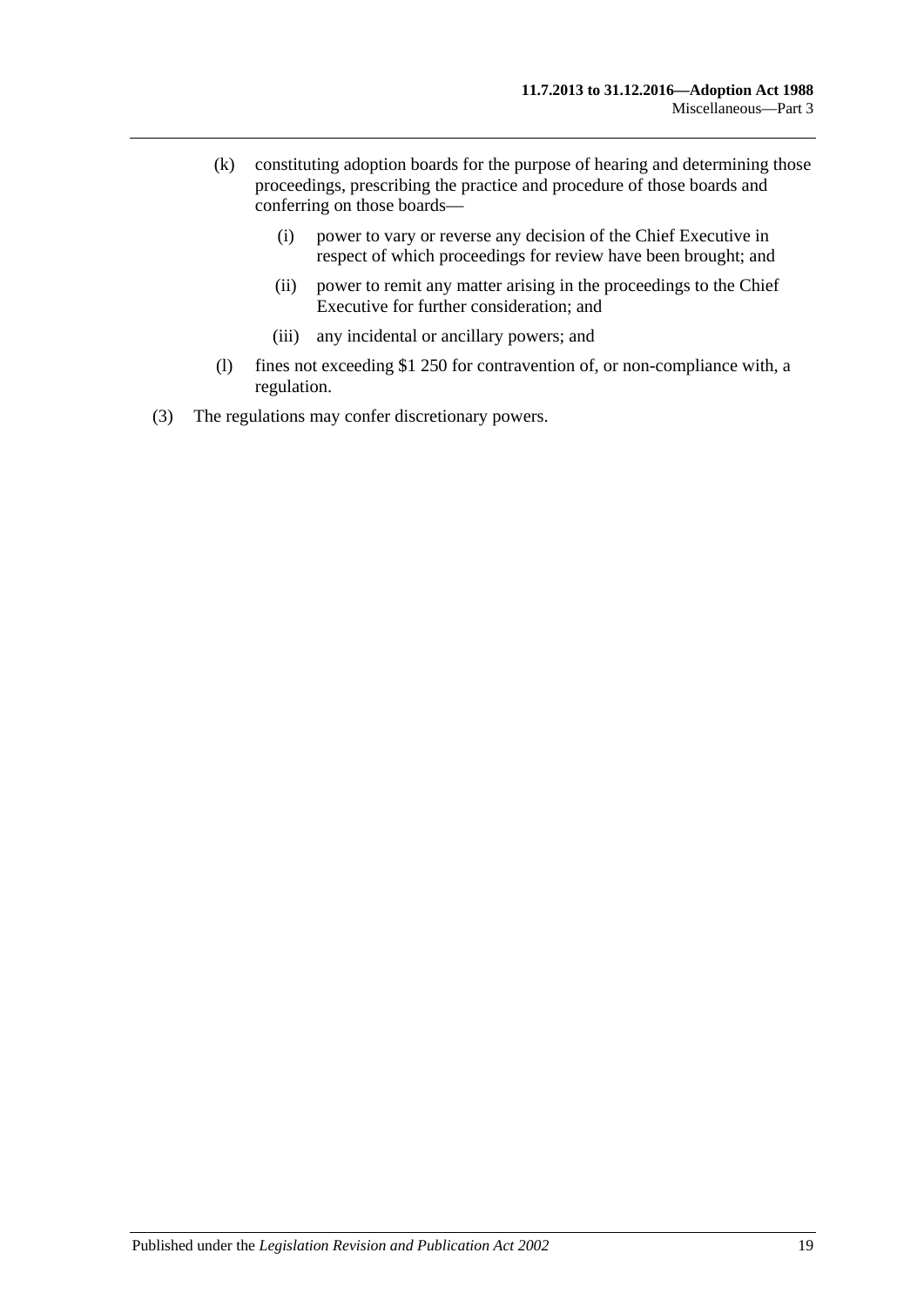# <span id="page-19-0"></span>**Legislative history**

## **Notes**

- Amendments of this version that are uncommenced are not incorporated into the text.
- Please note—References in the legislation to other legislation or instruments or to titles of bodies or offices are not automatically updated as part of the program for the revision and publication of legislation and therefore may be obsolete.
- Earlier versions of this Act (historical versions) are listed at the end of the legislative history.
- For further information relating to the Act and subordinate legislation made under the Act see the Index of South Australian Statutes or www.legislation.sa.gov.au.

# **Legislation repealed by principal Act**

The *Adoption Act 1988* repealed the following:

*Adoption of Children Act 1967*

# **Legislation amended by principal Act**

The *Adoption Act 1988* amended the following:

*Children's Protection and Young Offenders Act 1979*

# **Principal Act and amendments**

| Year | N <sub>0</sub> | Title                                                                          | Assent     | Commencement                                                      |
|------|----------------|--------------------------------------------------------------------------------|------------|-------------------------------------------------------------------|
| 1988 | 90             | <b>Adoption Act 1988</b>                                                       | 1.12.1988  | 17.8.1989 (Gazette 17.8.1989 p566)                                |
| 1993 | .59            | Mental Health Act 1993                                                         | 27.5.1993  | 6.3.1995 (Gazette 2.3.1995 p734)                                  |
| 1996 | 83             | Adoption (Miscellaneous)<br>Amendment Act 1996                                 | 12.12.1996 | 5.10.1997 (Gazette 11.9.1997 p702)                                |
| 2005 | 56             | Justices of the Peace Act 2005                                                 | 17.11.2005 | Sch 2 (cll 5 & 6)-1.7.2006 ( <i>Gazette</i><br>22.6.2006 p2012)   |
| 2009 | 84             | <b>Statutes Amendment (Public Sector</b><br>Consequential Amendments) Act 2009 | 10.12.2009 | Pt 10 (s 21)-1.2.2010 (Gazette<br>28.1.2010 p320)                 |
| 2013 | 28             | <b>Adoption (Consent to Publication)</b><br><b>Amendment Act 2013</b>          | 11.7.2013  | 11.7.2013                                                         |
| 2016 | 32             | Statutes Amendment (Youth Court)<br>Act 2016                                   | 30.6.2016  | Pt 4 (s 19)—1.1.2017 ( <i>Gazette 8.12.2016</i><br><i>p4903</i> ) |
| 2016 | 64             | Adoption (Review) Amendment Act<br>2016                                        | 15.12.2016 | uncommenced                                                       |

New entries appear in bold.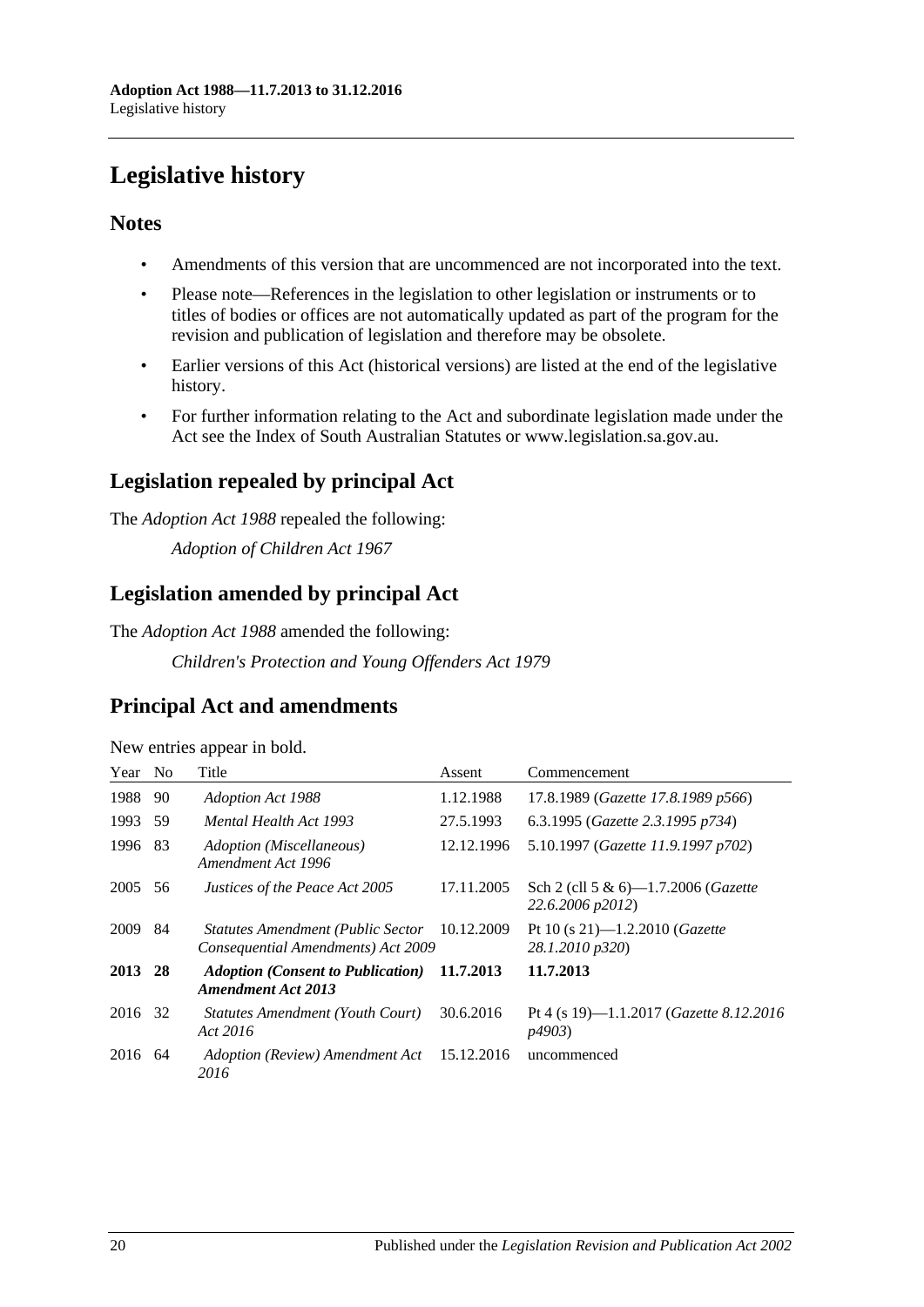# **Provisions amended**

New entries appear in bold.

Entries that relate to provisions that have been deleted appear in italics.

| Provision               | How varied                                                               | Commencement |  |
|-------------------------|--------------------------------------------------------------------------|--------------|--|
| Long title              | amended by 83/1996 s 27 (Sch)                                            | 5.10.1997    |  |
| Pt 1                    |                                                                          |              |  |
| Pt 1 Div 1 heading      | deleted by 83/1996 s 3                                                   | 5.10.1997    |  |
| $ss$ 2 and 3            | deleted by $83/1996$ s $27$ (Sch)                                        | 5.10.1997    |  |
| s <sub>4</sub>          |                                                                          |              |  |
| s(4(1))                 |                                                                          |              |  |
| adoptive parent         | inserted by $83/1996$ s $4(a)$                                           | 5.10.1997    |  |
| birth parent            | inserted by $83/1996$ s 4(b)                                             | 5.10.1997    |  |
| <b>Chief Executive</b>  | inserted by $83/1996$ s $4(b)$                                           | 5.10.1997    |  |
|                         | substituted by 84/2009 s 21                                              | 1.2.2010     |  |
| the Convention          | inserted by $83/1996$ s 4(c)                                             | 5.10.1997    |  |
|                         | Convention country inserted by 83/1996 s 4(c)                            | 5.10.1997    |  |
| the Court               | amended by $83/1996$ s $4(d)$                                            | 5.10.1997    |  |
|                         | amended by 56/2005 Sch 2 cl 5(1)                                         | 1.7.2006     |  |
| the<br>Director-General | deleted by $83/1996$ s $4(e)$                                            | 5.10.1997    |  |
| Family Law<br>Act 1975  | inserted by $83/1996$ s 4(e)                                             | 5.10.1997    |  |
| guardian                | substituted by 83/1996 s 4(f)                                            | 5.10.1997    |  |
| $s(4(1a)$ and $(1b)$    | inserted by $56/2005$ Sch 2 cl $5(2)$                                    | 1.7.2006     |  |
| Pt 1 Div 2              | deleted by 83/1996 s 5                                                   | 5.10.1997    |  |
| Pt1 Div3                | heading deleted by 83/1996 s 6                                           | 5.10.1997    |  |
| s 7A                    | inserted by 83/1996 s 7                                                  | 5.10.1997    |  |
| Pt 2                    |                                                                          |              |  |
| s <sub>8</sub>          |                                                                          |              |  |
| s(1)                    | amended by 83/1996 s 8                                                   | 5.10.1997    |  |
| s 8A                    | inserted by 83/1996 s 9                                                  | 5.10.1997    |  |
| s 9                     |                                                                          |              |  |
| $s \ 9(1)$ (3)          | amended by 83/1996 s 27 (Sch)                                            | 5.10.1997    |  |
| $s\ 9(3a)$              | inserted by 83/1996 s 10                                                 | 5.10.1997    |  |
| s 10                    |                                                                          |              |  |
| s 10(1)                 | s 10 amended and redesignated as $s$ 10(1) by<br>83/1996 ss 11, 27 (Sch) | 5.10.1997    |  |
| 10(2)                   | inserted by 83/1996 s 11(b)                                              | 5.10.1997    |  |
| s 11                    |                                                                          |              |  |
| s 11(1)                 | amended by 83/1996 s 12                                                  | 5.10.1997    |  |
| s 12                    |                                                                          |              |  |
| s 12(1)                 | amended by 83/1996 s 13(a)                                               | 5.10.1997    |  |
| s 12(2)                 | amended by 83/1996 s 13(b)                                               | 5.10.1997    |  |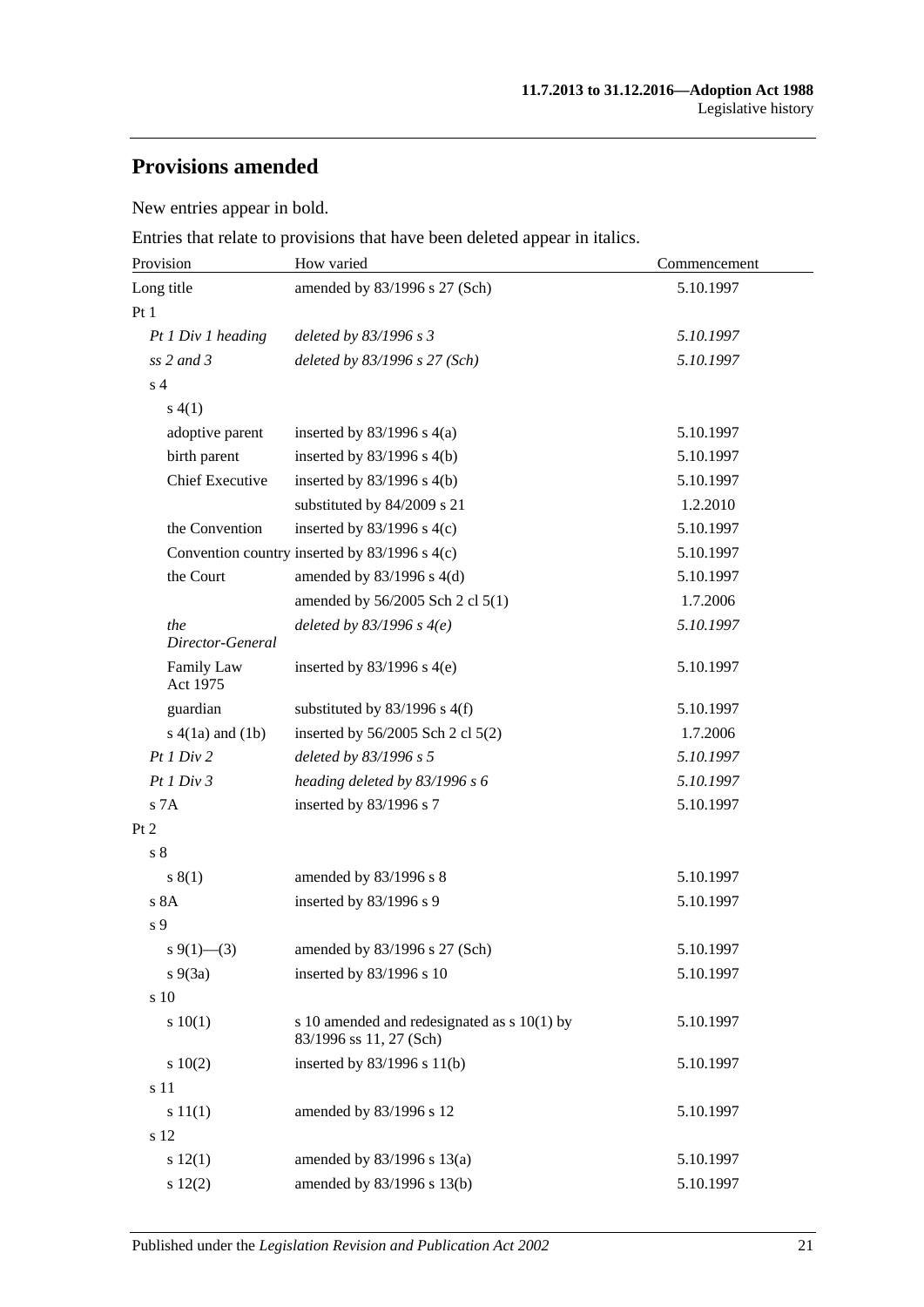#### **Adoption Act 1988—11.7.2013 to 31.12.2016** Legislative history

| $s\ 12(3)$          | amended by 83/1996 ss 13(c), 27 (Sch)        | 5.10.1997 |
|---------------------|----------------------------------------------|-----------|
| s <sub>13</sub>     | deleted by 83/1996 s 14                      | 5.10.1997 |
| s 14                |                                              |           |
| s 14(1)             | amended by $83/1996$ s $15(a)$               | 5.10.1997 |
| s 14(2)             | amended by 83/1996 s 15(b)                   | 5.10.1997 |
| s 15                |                                              |           |
| s 15(1)             | amended by $83/1996$ s $16(a)$               | 5.10.1997 |
| s $15(4)$ and $(6)$ | amended by 83/1996 s 27 (Sch)                | 5.10.1997 |
| s 15(5)             | amended by 83/1996 s 16(b)                   | 5.10.1997 |
|                     | (c) deleted by $83/1996$ s $16(b)$           | 5.10.1997 |
| $s\,15(8)$          | deleted by $83/1996 s 16(c)$                 | 5.10.1997 |
| s 16                |                                              |           |
| s 16(2)             | amended by 83/1996 s 27 (Sch)                | 5.10.1997 |
| s 17                |                                              |           |
| s 17(1)             | s 17 redesignated as s 17(1) by 83/1996 s 17 | 5.10.1997 |
| s 17(2)             | inserted by 83/1996 s 17                     | 5.10.1997 |
| s 18                |                                              |           |
| s 18(3)             | inserted by 83/1996 s 18                     | 5.10.1997 |
| s 19                |                                              |           |
| s $19(1)$ and $(2)$ | amended by 83/1996 s 27 (Sch)                | 5.10.1997 |
| s 21                |                                              |           |
| $s\ 21(a1)$         | inserted by $83/1996$ s $19(a)$              | 5.10.1997 |
| s 21(1)             | amended by 83/1996 s 19(b)                   | 5.10.1997 |
| $s\ 21(2)$          | amended by 83/1996 s 19(c)                   | 5.10.1997 |
| s 22                |                                              |           |
| $s\,22(1)$          | amended by 83/1996 ss 20, 27 (Sch)           | 5.10.1997 |
| s 25                |                                              |           |
| s 25(1)             | amended by 83/1996 ss 21(a), 27 (Sch)        | 5.10.1997 |
| $s\,25(2)$          | amended by 83/1996 ss 21(b), 27 (Sch)        | 5.10.1997 |
| $s\,25(3)$          | amended by 83/1996 s 27 (Sch)                | 5.10.1997 |
| $s \; 25(4)$        | inserted by 83/1996 s 21(c)                  | 5.10.1997 |
| s 26A               | inserted by 83/1996 s 22                     | 5.10.1997 |
| s27                 | amended by 59/1993 Sch cl 2                  | 6.3.1995  |
|                     | deleted by 83/1996 s 23                      | 5.10.1997 |
| Pt 2A               | inserted by 83/1996 s 23                     | 5.10.1997 |
| Pt 3                |                                              |           |
| s 28                |                                              |           |
| $s$ 28(1) and (2)   | amended by 83/1996 s 27 (Sch)                | 5.10.1997 |
| s 29                |                                              |           |
| $s\,29(1)$ —(3)     | amended by 83/1996 s 27 (Sch)                | 5.10.1997 |
| s 29(4)             | amended by 83/1996 ss 24(a), 27 (Sch)        | 5.10.1997 |
| $s\ 29(4a)$         | inserted by 83/1996 s 24(b)                  | 5.10.1997 |
| s 30                | amended by 83/1996 s 27 (Sch)                | 5.10.1997 |